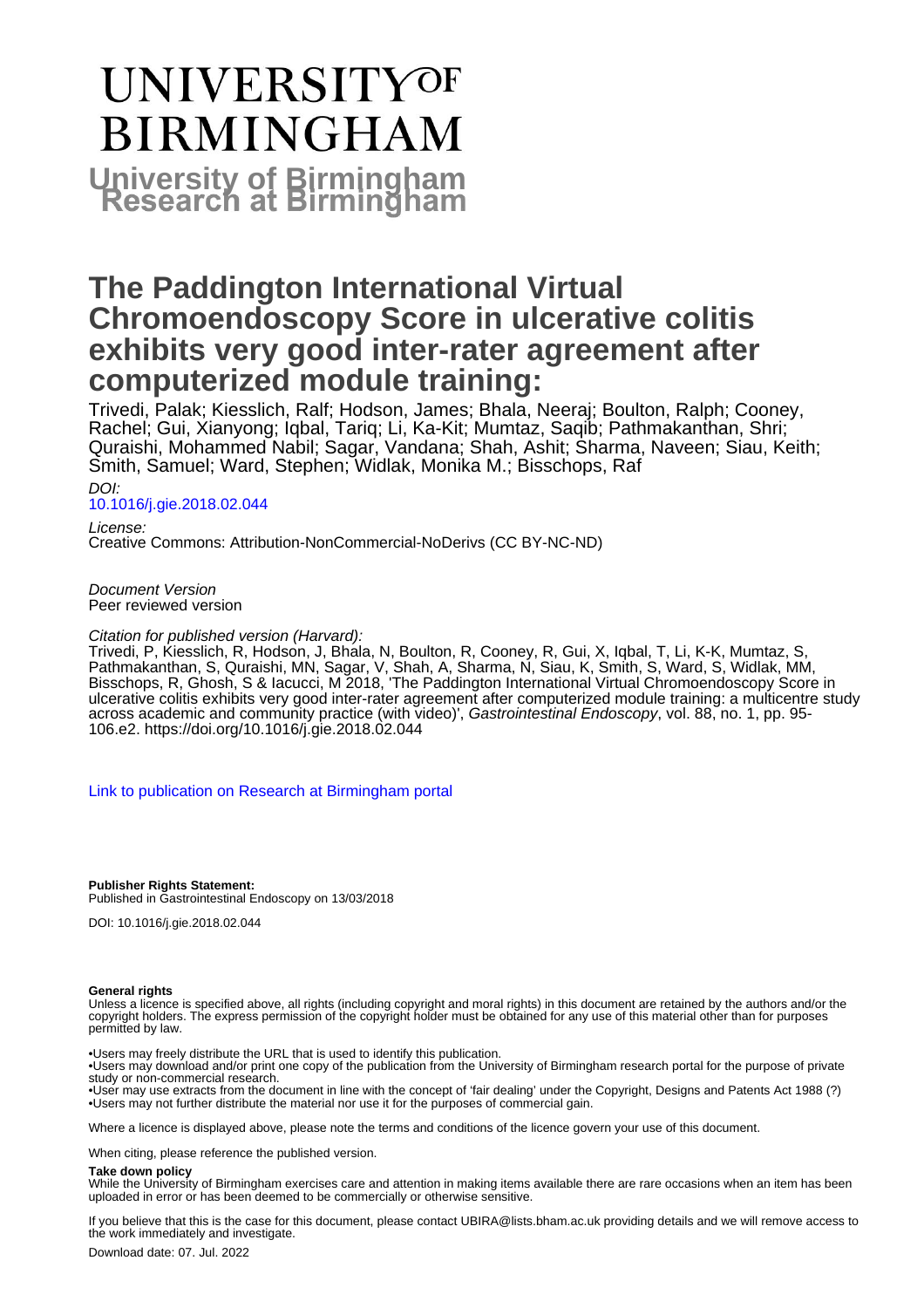**The Paddington International virtual ChromoendoScopy ScOre (PICaSSO) in ulcerative colitis exhibits very good inter-rater agreement after computerised module training: a multi-centre study across academic and community practice.**

Palak J. Trivedi,  $1,2,3,4$  Ralf Kiesslich,  $5$  James Hodson,  $4$  Neeraj Bhala,  $3$  Ralph A. Boulton,  $3$ Rachel Cooney,<sup>3</sup> Xianyong Gui,<sup>6</sup> Tariq Iqbal,<sup>3</sup> Ka-kit Li,<sup>7</sup> Saqib Mumtaz,<sup>8</sup> Shri Pathmakanthan,<sup>3</sup> Mohammed N. Quraishi,<sup>3</sup> Vandana M. Sagar,<sup>1,2</sup> Ashit Shah,<sup>8</sup> Naveen Sharma, Keith Siau, Samuel Smith, Stephen Ward, <sup>10</sup> Monika M. Widlak, <sup>11,12</sup> Raf Bisschops,<sup>13</sup> Subrata Ghosh<sup>3,4,14</sup> and Marietta Iacucci.<sup>3,4,14</sup>

- 1. National Institute of Health Research (NIHR) Birmingham, Liver Biomedical Research Centre (BRC), University of Birmingham, United Kingdom.
- 2. Liver Unit, University Hospitals Birmingham Queen Elizabeth, United Kingdom
- 3. Department of Gastroenterology, University Hospitals Birmingham Queen Elizabeth, United Kingdom
- 4. Institute of Translational of Medicine, Institute of immunology and immunotherapy and NIHR Biomedical Research Centre, University of Birmingham, United Kingdom
- 5. Department of Medicine, Division of Gastroenterology, HSK Hospital, Wiesbaden, Germany
- 6. Department of Pathology and Laboratory Medicine, University of Calgary and Calgary Laboratory Services, Canada

1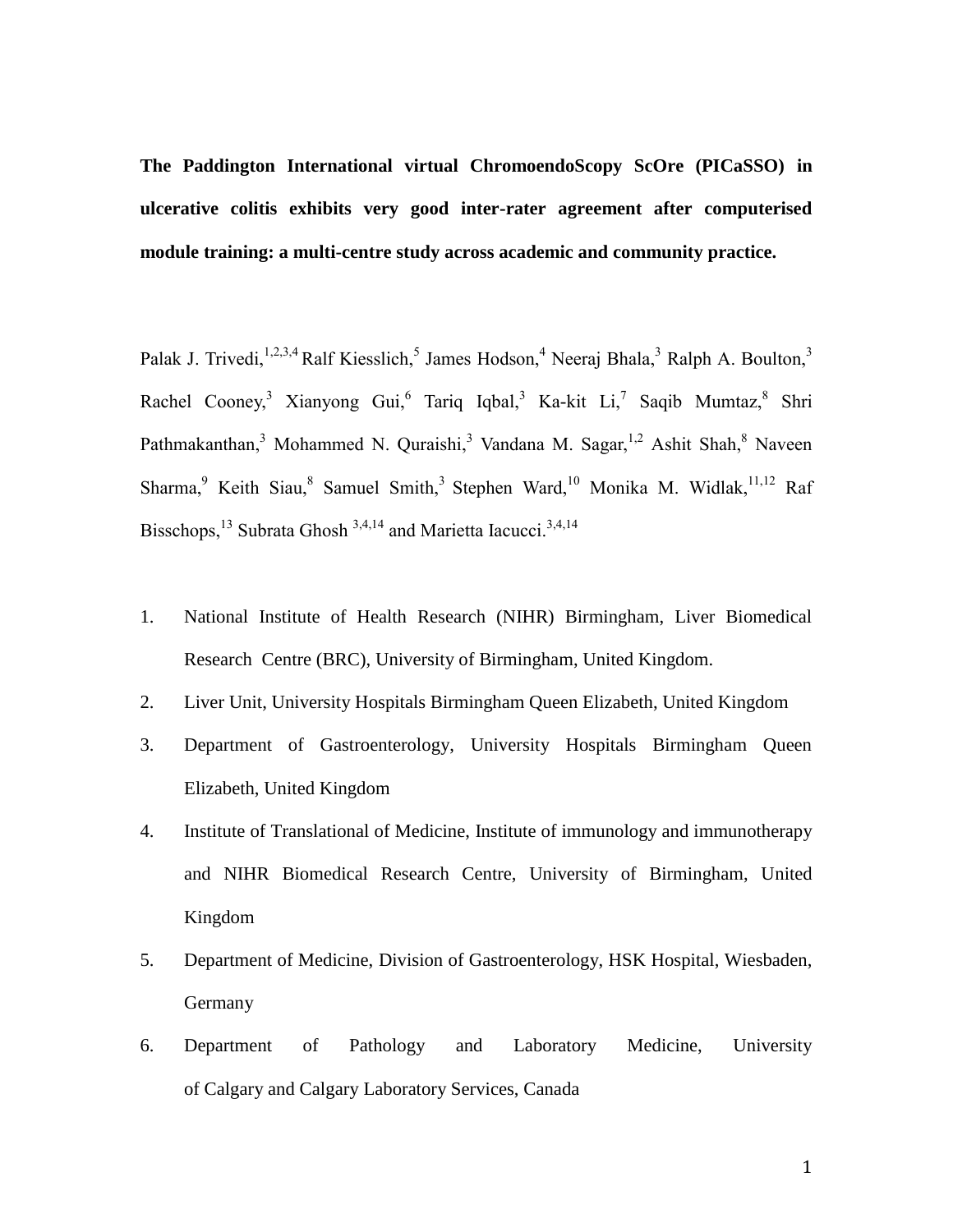- 7. Department of Gastroenterology and Hepatology, Leicester Royal Infirmary, United Kingdom
- 8. Department of Gastroenterology, Royal Wolverhampton Hospitals NHS Trust, United Kingdom
- 9. Department of Gastroenterology, University Hospitals Birmingham Heart of England Foundation Trust, United Kingdom
- 10. Department of Colorectal Surgery, University Hospitals Coventry and Warwickshire, United Kingdom
- 11. Department of Gastroenterology, University Hospitals Coventry and Warwickshire, United Kingdom
- 12. Warwick Medical School, University of Warwick, United Kingdom
- 13. Department of Gastroenterology and Hepatology, University Hospitals Leuven, KU Leuven, Leuven, Belgium
- 14. Division of Gastroenterology, University of Calgary, Alberta Canada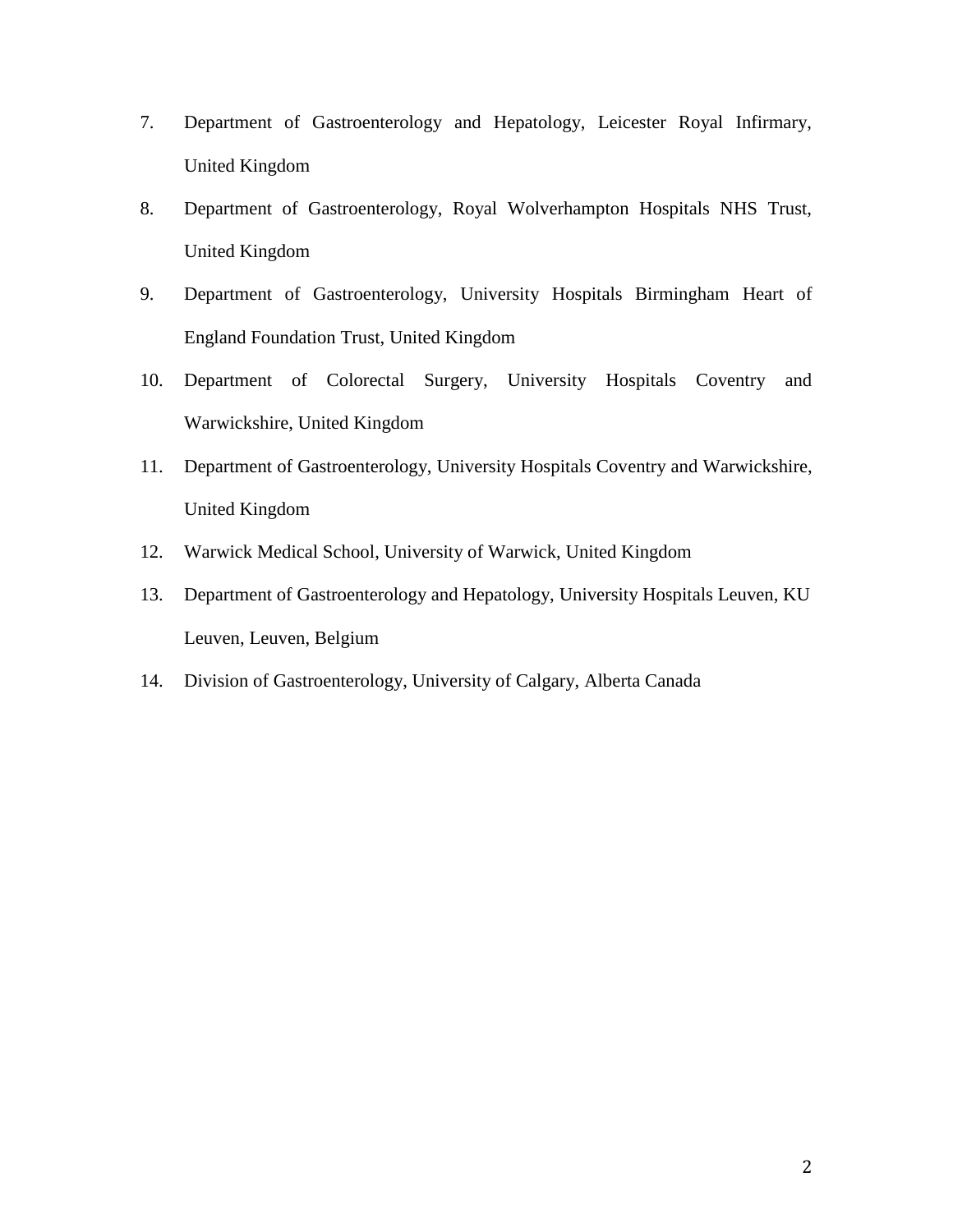### **Correspondence:**

Marietta Iacucci MD, PhD Reader/Senior Associate Professor of Gastroenterology Institute of Translational Medicine University of Birmingham Adjunct Clinical Associate Professor of Medicine University of Calgary Institute of Translational Medicine Heritage Building Research & Development University Hospital Birmingham NHS Foundation Trust Edgbaston B15 2TT Birmingham, UK Telephone +44(0)1213718119 email : m.iacucci@bham.ac.uk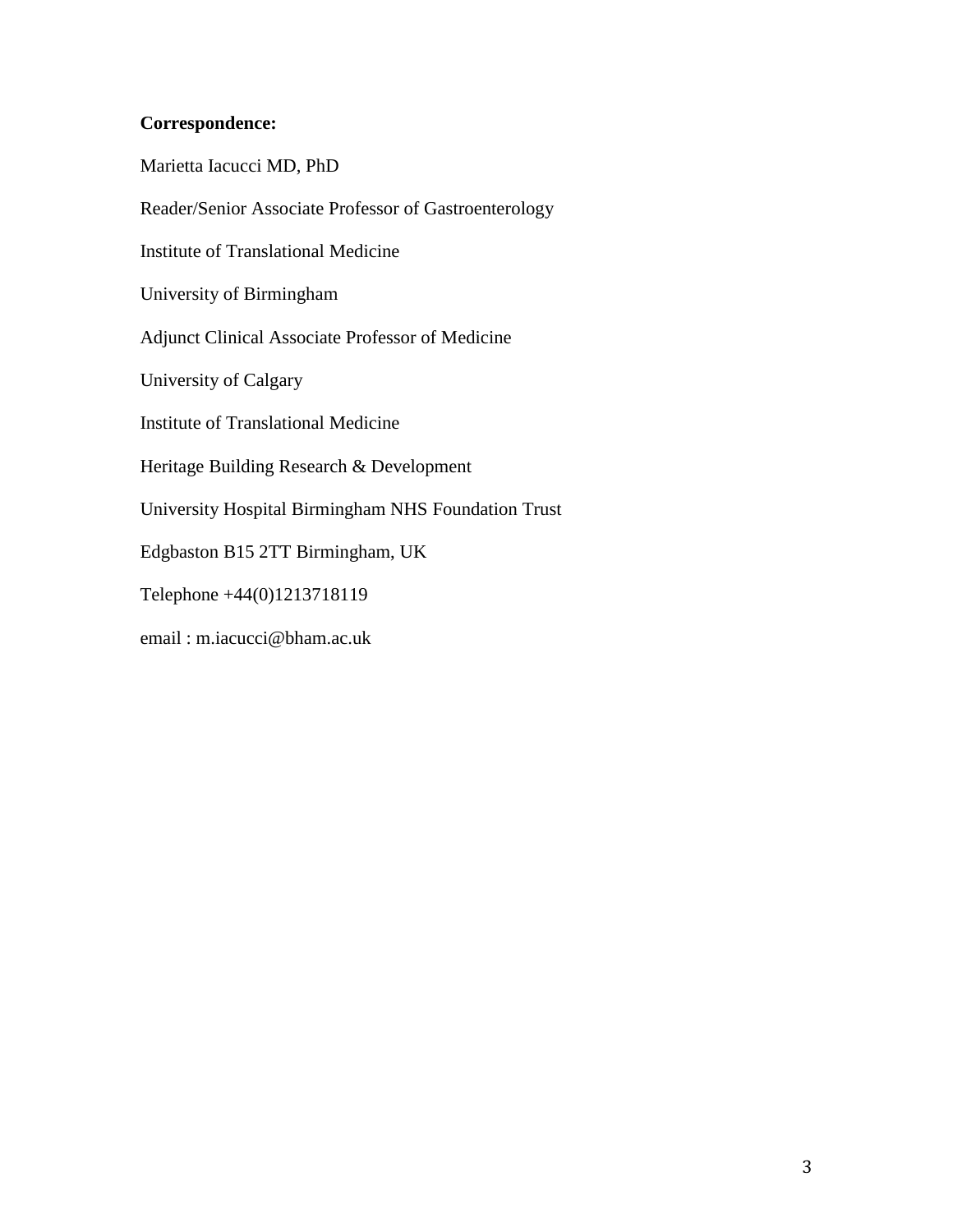#### **Conflicts of Interest and funding disclosures**

MI: received unrestricted research grant from Pentax USA

PJT: received institutional salary support from the NIHR.

None of the other authors have any conflict of interest to declare

This article is independent research supported by the NIHR Birmingham Liver Biomedical Research Centre. The views expressed in this publication are of the authors and not necessarily those of the National Health Service, the NIHR or the Department of Health.

MI is funded by the NIHR Birmingham Biomedical Research Centre at the University Hospitals Birmingham NHS Foundation Trust and the University of Birmingham. The views expressed are those of the author(s) and not necessarily those of the NHS, the NIHR or the Department of Health.

Conflicts of Interest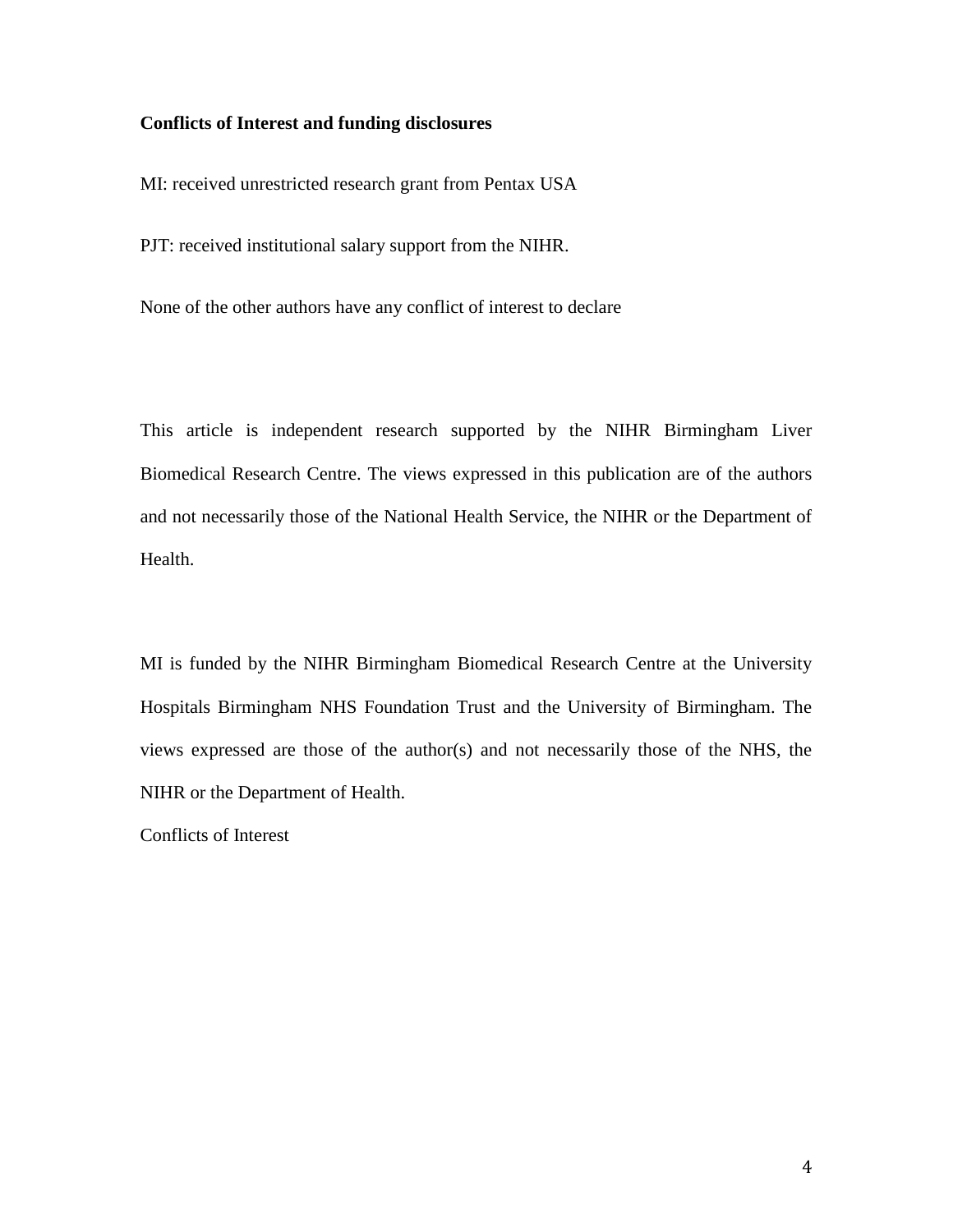#### **Author contributions:**

Study design and concept: MI, SG

Data Acquisition: PJT, NB, RAB, RC, TI, KkL, SM, SP, MNQ, VMS, AS, NS, KS, SS,

SW, MMW

Analysis of data: PJT, JH

Writing and preparation of manuscript: PJT, MI, SG

Finalising of manuscript to completion: PJT, NB, RAB, RB, RC, XG, JH, TI, RK, KkL,

SM, SP, MNQ, VMS, AS, NS, KS, SS, SW, MMW, SG, MI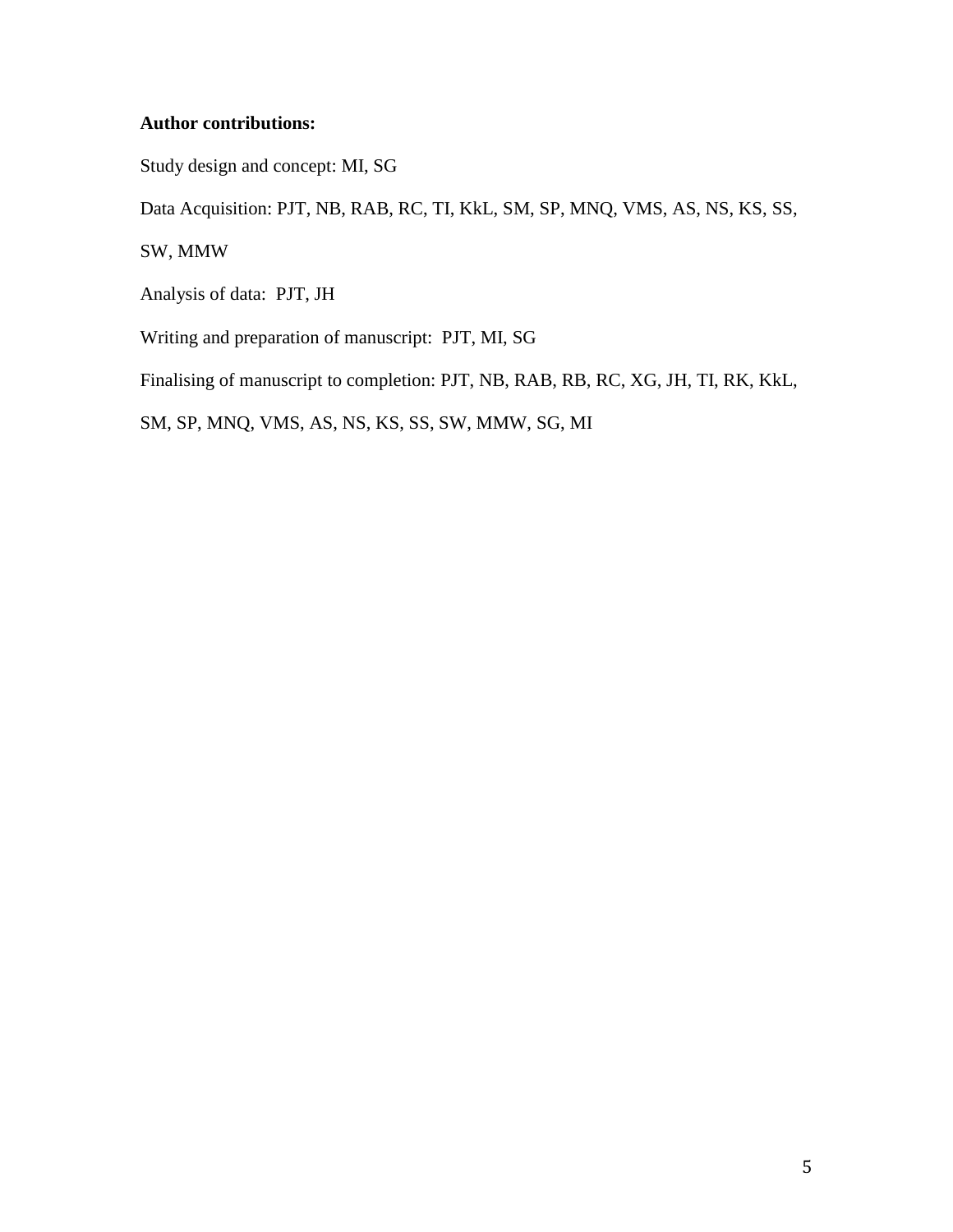#### **Abstract**

**Introduction:** Electronic virtual chromoendoscopy (EVC) can demonstrate ongoing disease activity in ulcerative colitis (UC) even when Mayo subscores suggest healing. However, applicability of EVC technology outside the expert setting has yet to be determined.

**Methods**: 15 participants across five centres reviewed a computerised training module outlining high definition (HD) and EVC (i-Scan) colonoscopy modes. Inter-observer agreement was then tested (Mayo score, UCEIS and the **P**addington **I**nternational virtual **C**hromoendo**S**copy **S**c**O**re [PICaSSO] for UC), using a colonoscopy video library (n=30 cases reviewed pre- and n=30 post-training). Knowledge sustainability was re-tested in a second round (n=42 cases; 9/15 participants), 6 months post-training provision.

**Results:** Pre-training intraclass correlation coefficients (ICC) were good for the Mayo endoscopic subscore (ICC:0.775), UCEIS scoring erosions/ulcers (ICC:0.770) and UCEIS overall (ICC:0.786), and for mucosal (ICC:0.754) and vascular components of PICaSSO (ICC:0.622). For the vascular components of UCEIS, agreement was only moderate (ICC:0.429), and did not enhance post-training (ICC:0.417); unlike for PICaSSO which improved (mucosal ICC:0.848; vascular: 0.746). Histological correlation using the New York Mt. Sinai System was strong for both PICaSSO components (Spearman's *rho* for mucosal: 0.925, and vascular: 0.873; *p<*0.001 for both). Moreover, accuracy in specifically discriminating quiescent from mild histological strata was strongest for PICaSSO (AUROC for mucosal: 0.781; vascular: 0.715), compared to Mayo (AUROC:0.708) and UCEIS (AUROC for UCEIS overall: 0.705; vascular: 0.562; bleeding: 0.645; erosions/ulcers: 0.696). Inter-rater reliability for PICaSSO was sustained

6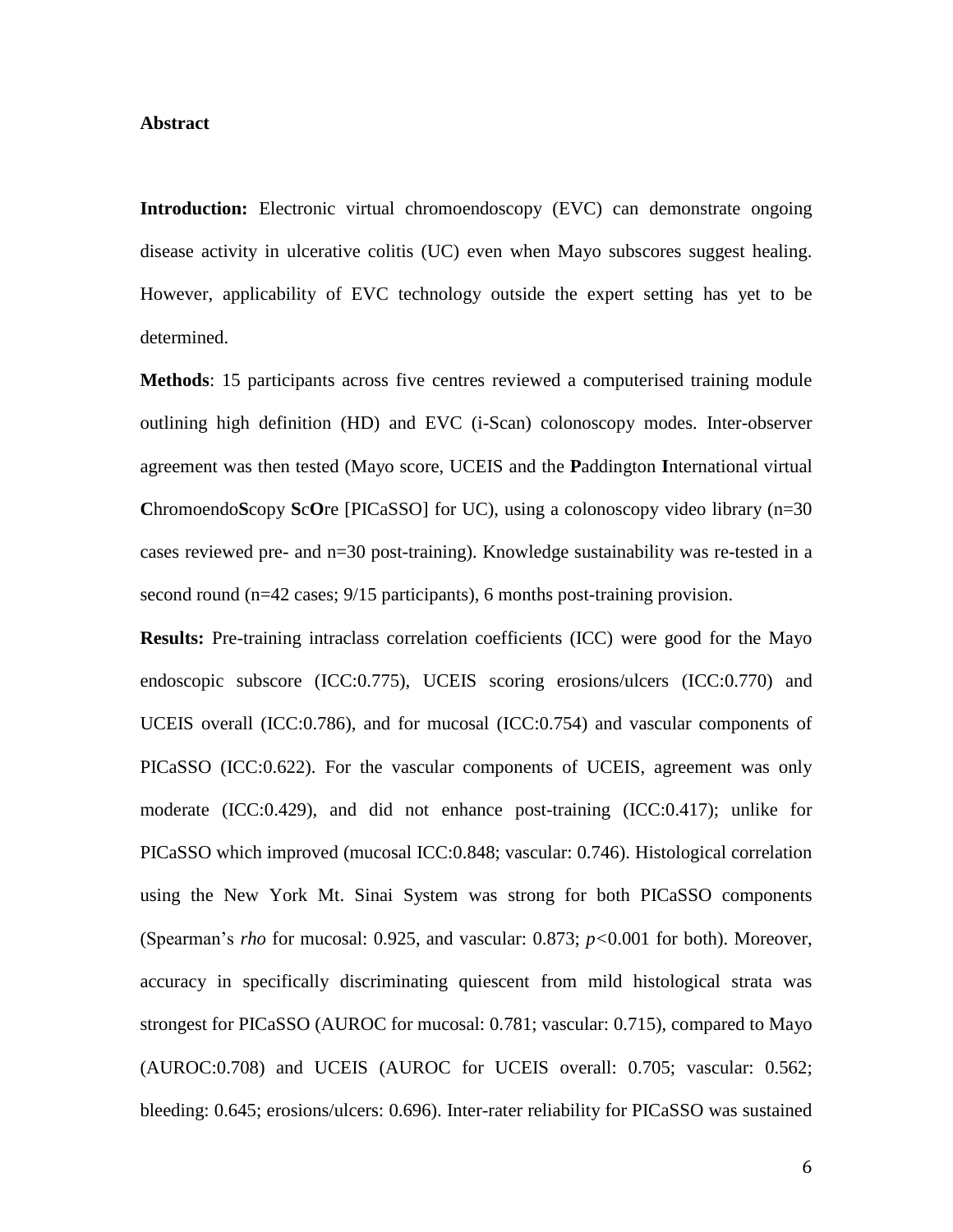by round two participants (Round 1 and 2 ICC for mucosal: 0.873 and 0.869, respectively; and vascular: 0.715 and 0.783, respectively), together with histological correlation (*rho* mucosal: 0.934, vascular: 0.938; *p<*0.001 for both).

**Conclusion:** PICaSSO demonstrates good inter-observer agreement across all levels of experience, providing excellent correlation with histology. Given ability to discriminate subtle endoscopic features, PICaSSO may be applied to refine stratified treatment paradigms for UC patients.

**Keywords:** Colonoscopy, endoscopic remission, histological remission, inflammatory bowel disease, mucosal healing, risk stratification

#### **Study Highlights**

#### **What is already known on the issue?**

Conventional white light endoscopy have limitations in defining inflammation in ulcerative colitis, especially at the milder end of the spectrum and mucosal healing. More detailed assessment such as histologic scoring may better predict relapses. Electronic virtual chromoendoscopy (EVC) can demonstrate ongoing disease activity even when Mayo scores suggest healing. EVC score (PICaSSO) was designed and validated by international expert endoscopists in EVC. However, applicability of EVC scoring in UC requires validation outside the expert setting.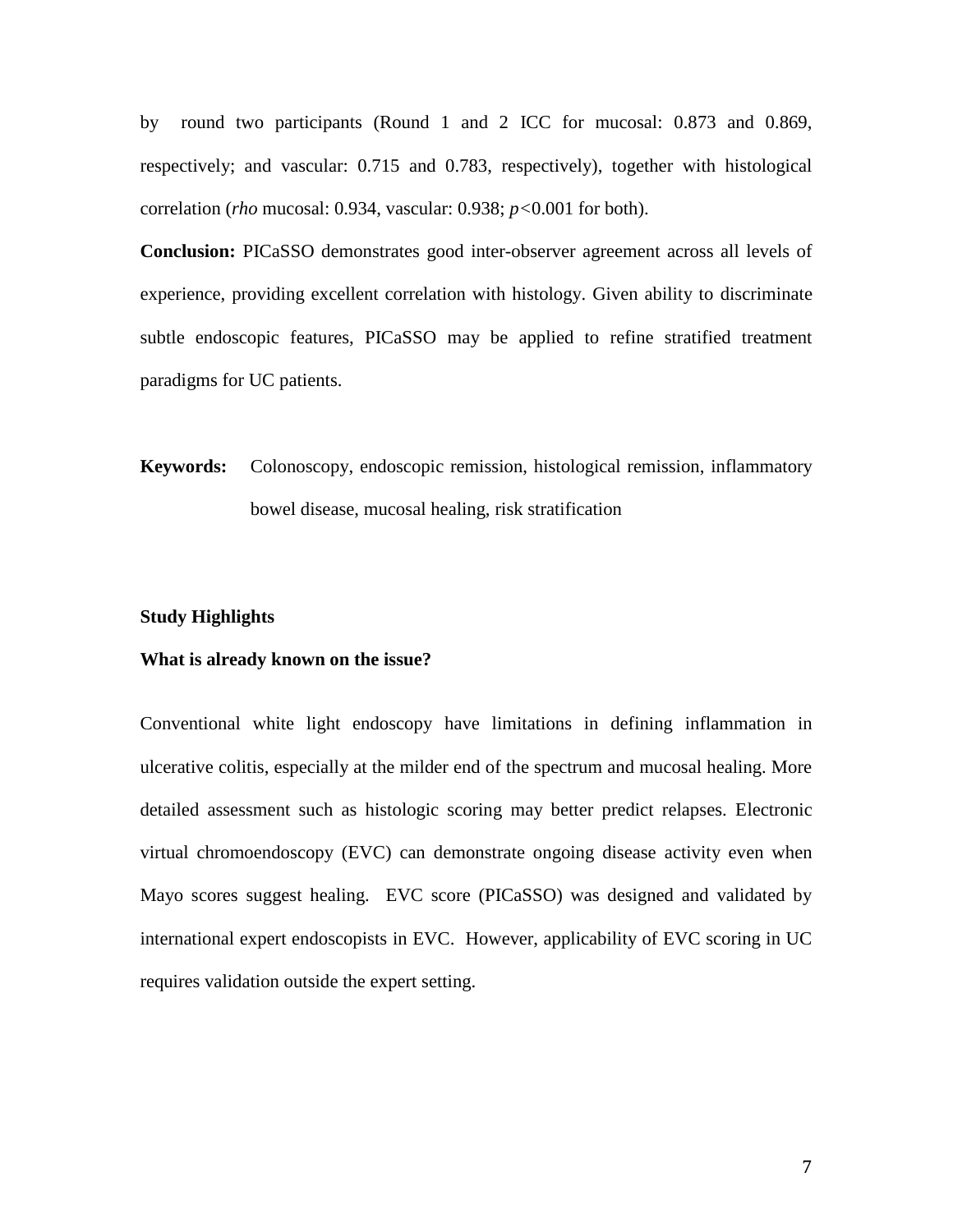#### **How was the study done?**

A training module was first developed. Fifteen participants across five general gastroenterology and colorectal divisions reviewed a computerised training module outlining high definition (HD) and EVC (i-Scan) colonoscopy modes. Inter-observer agreement was then tested (Mayo score, UCEIS and the **P**addington **I**nternational virtual **C**hromoendo**S**copy **S**c**O**re [PICaSSO] for UC), using a colonoscopy video library (n=30 cases reviewed pre- and n=30 post-training). An abbreviated and simple PICaSSO score (PICaSSO-ab) was created. Knowledge sustainability was re-tested in a second round (n=42 cases; 9/15 participants), 6 months post-training provision.

#### **What were the main findings?**

Agreement for vascular components of PICaSSO was good (ICC 0.622) and better than for the vascular components of UCEIS, where agreement was only moderate (ICC:0.429), and did not enhance post-training (ICC:0.417). This was unlike PICaSSO which improved (mucosal ICC: 0.848; vascular: 0.746). Histological correlation using the New York Mt. Sinai System was strong for both PICaSSO components (Spearman's *rho*  for mucosal: 0.925, and vascular: 0.873; *p<*0.001 for both). Moreover, accuracy in specifically discriminating quiescent from mild histological strata was strongest for PICaSSO (AUROC for mucosal: 0.781; vascular: 0.715), compared to Mayo (AUROC:0.708) and UCEIS (AUROC for UCEIS overall: 0.705; vascular: 0.562; bleeding: 0.645; erosions/ulcers: 0.696). Inter-rater reliability for PICaSSO was sustained in round two participants together with histological correlation (*rho* mucosal: 0.934, vascular: 0.938; *p<*0.001 for both).

8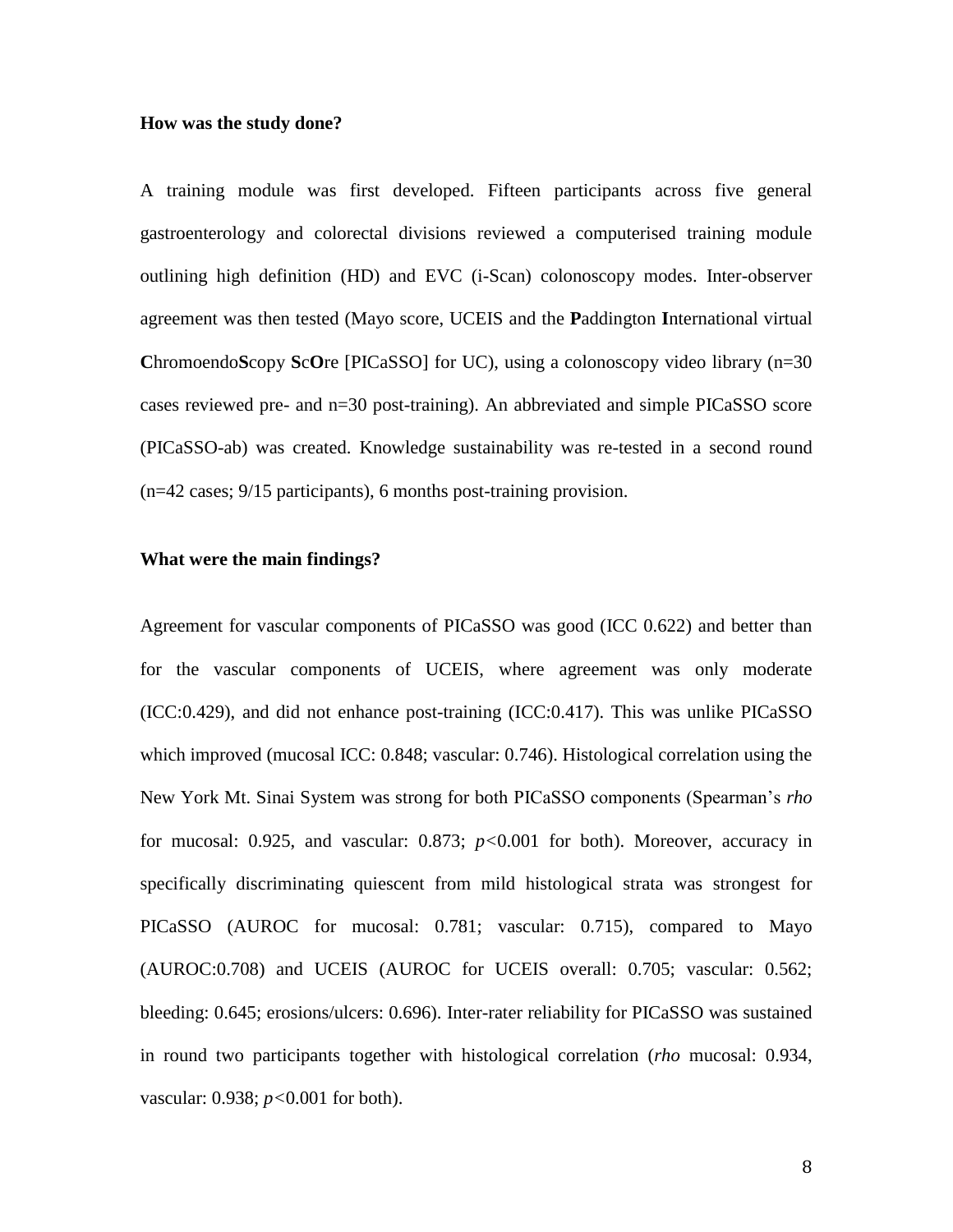#### **What do these results add to the current body of knowledge?**

The Paddington International virtual ChromoendoScopy ScOre (PICaSSO) achieves good inter-rater reliability post-training, across all levels of endoscopy experience. Correlation between PICaSSO and histology is strong, with performance accuracy that is sustainable over time. PICaSSO provides the most accurate discrimination between quiescent and mild histological disease activity, compared to the Mayo score and UCEIS.

#### **Abbreviations**

| <b>AUROC:</b>   | Area under the receiver operating characteristic curve |
|-----------------|--------------------------------------------------------|
| AGA:            | American Gastroenterogical Association                 |
| BLI:            | <b>Blue Laser Imaging</b>                              |
| EVC:            | Electronic virtual chromoendoscopy                     |
| HD:             | High definition                                        |
| OE:             | Optical enhancement                                    |
| ICC:            | Intraclass correlation coefficient                     |
| MH:             | Mucosal healing                                        |
| NBI:            | Narrowband Imaging                                     |
| <b>PICaSSO:</b> | Paddington International virtual ChromoendoScopy ScOre |
| ROC:            | Receiver operating characteristic                      |
| UC:             | Ulcerative colitis                                     |
| <b>UCEIS:</b>   | Ulcerative Colitis Endoscopic Index of Severity        |
| UK:             | United Kingdom                                         |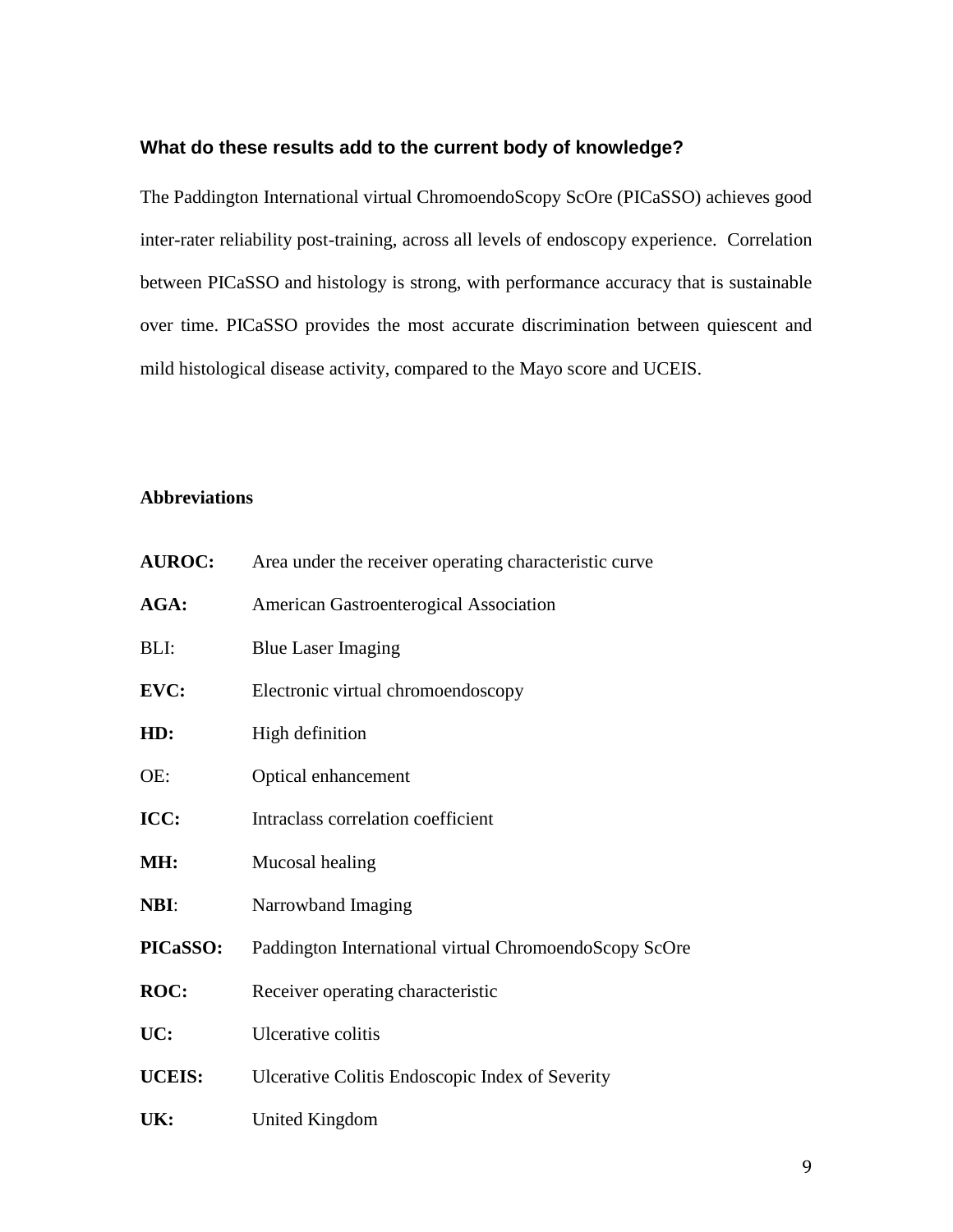## **WLE:** White light endoscopy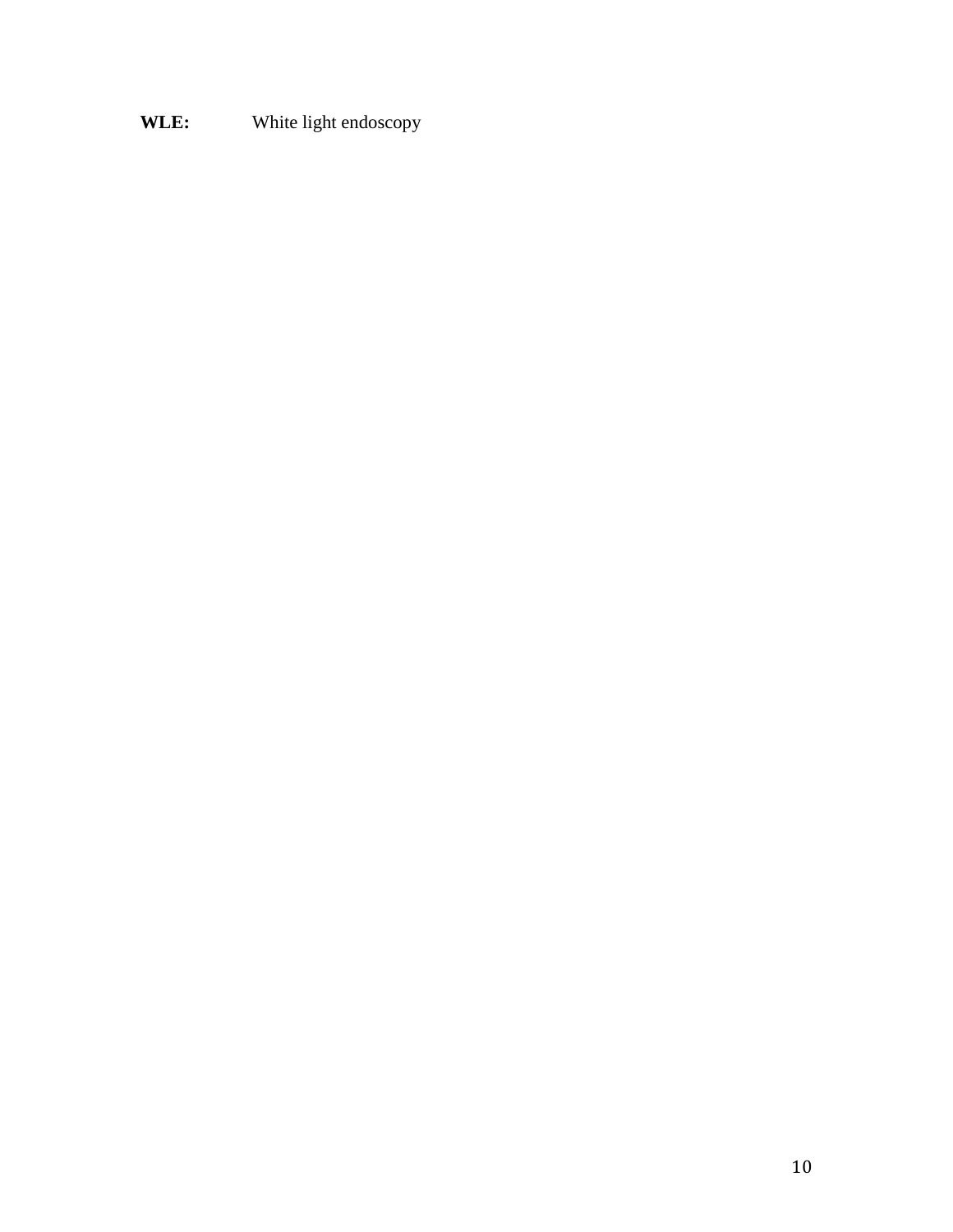#### **INTRODUCTION**

Treatment paradigms in ulcerative colitis (UC) have been revolutionised by the advent of novel, targeted therapies;  $1-6$  with mucosal healing (MH) a critical endpoint for clinical trials and in practice.<sup>7-9</sup> Consequently, many endoscopic indices have been devised in UC,<sup>7,8,10</sup> with the Mayo endoscopic subscore the most widely adopted.<sup>11</sup> Despite its popularity, the Mayo score has been criticised for including descriptors that overlap between different tiers, inclusion of terms open to subjective interpretation (e.g. friability), multiple descriptors within same scoring tiers, lack of clear definition of mucosal healing and wide inter-observer variability. Additionally, clinical trials in UC often classify Mayo  $0-1$  collectively as MH,<sup>1,12</sup> despite significant differences in the incidence of disease relapse and colectomy between the two groups.<sup>13,14</sup> Furthermore, abnormalities in fine vascular pattern rather than definitive loss, is generally apparent with usage of contemporary high resolution colonoscopy; with the Mayo endoscopic subscore largely representing t legacy of older generation endoscopes or even rigid sigmoidoscopy. More contemporary scoring systems have been proposed, most notably the validated Ulcerative Colitis Endoscopic Index of Severity (UCEIS), <sup>15,16</sup>. The UCEIS demonstrates good correlation with disease severity and prediction of clinical outcome by experts in the field,  $17-19$  but does not define the endoscopic features of MH in UC. UCEIS also categorises 'loss' of vascular pattern, rather than describing the fine vascular abnormalities visible at high resolution.

A notable caveat of existing endoscopic scoring systems is that all were derived using conventional white light endoscopy (WLE). Data from the Oxford group illustrates that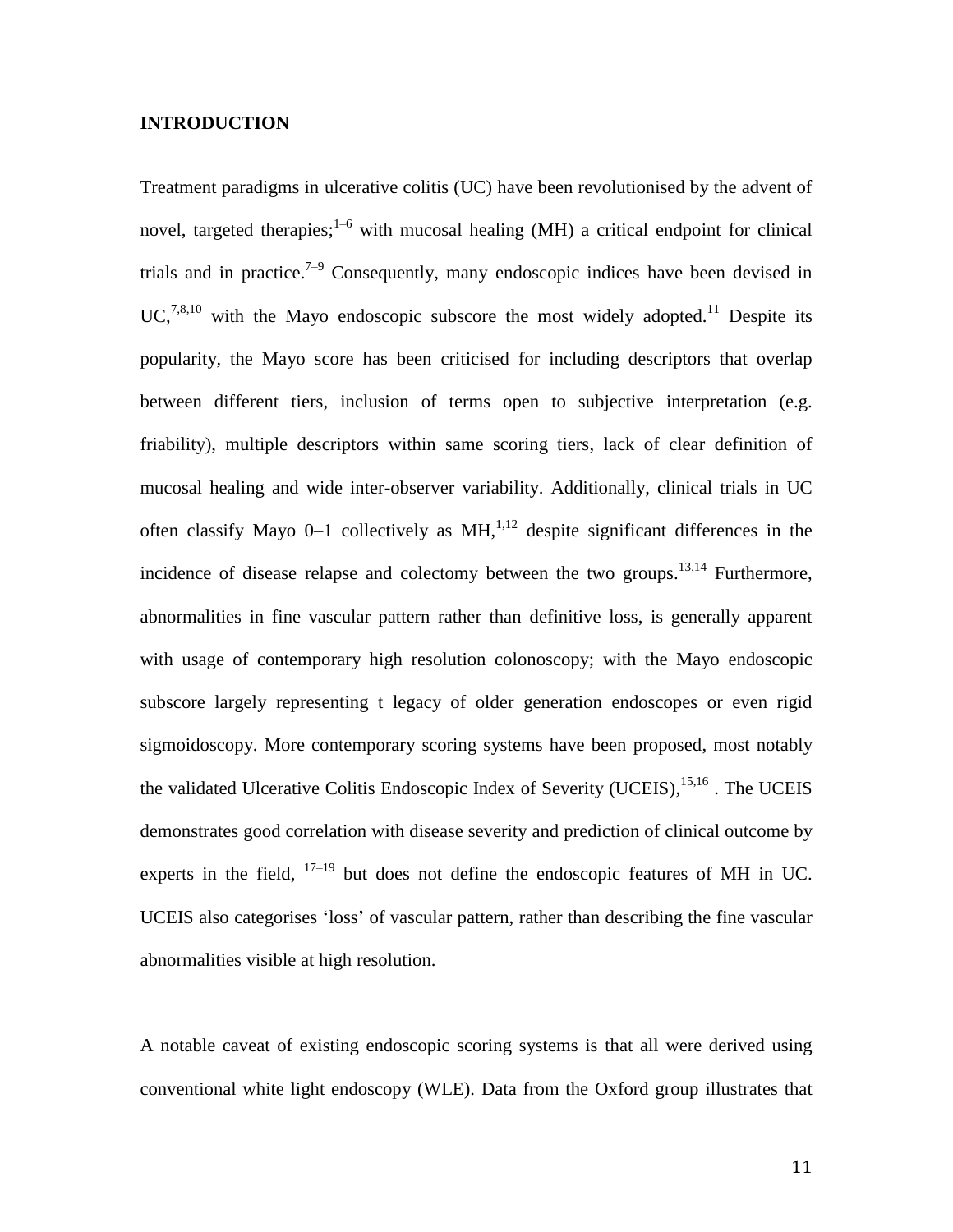>20% of patients exhibit persistent inflammation histologically, even after attaining endoscopic remission as determined by  $WLE<sup>20</sup>$  Indeed, histological remission is a target distinct from endoscopic mucosal healing, and may better predict the incidence of future clinical events.<sup>20</sup> However this may reflect the older generation of endoscopes with lower resolution capabilities. In a similar vein, it has been shown that 30% of individuals having a Mayo endoscopic subscore of 0 exhibit persistent inflammatory mucosal changes when re-examined with high definition (HD) electronic virtual chromoendoscopy  $(EVC)$ .<sup>21</sup> This has furthered development of a dedicated EVC scoring system to better assess inflammation, and quantify how the measure of abnormal vascular pattern correlates with histology.<sup>22</sup> However, there is clear need for effective and validated training in EVC technology; and computer or web-based teaching may offer an opportunity for easy, and inexpensive delivery. Indeed, with new technology the paradigms of endoscopic classification in UC are changing.

The **P**addington **I**nternational virtual **C**hromoendo**S**copy **S**c**O**re (PICaSSO), developed and validated following provision of a comprehensive computerised training module, represents the first EVC-based assessment tool for systematically evaluating disease activity in UC.<sup>22</sup> Despite good inter-observer agreement between raters and strong correlation with histological indices, a limitation to the original study is that all participants were dedicated endoscopy experts; whereas operating characteristics in the gastroenterology community as a whole has not been determined. Thus, the principal aim of this study is to validate inter-rater reliability of PICaSSO specifically in a non-expert setting, across a breadth of endoscopy experience and to assess the sustainability of diagnostic performance over time after training. We also attempted to simplify PICaSSO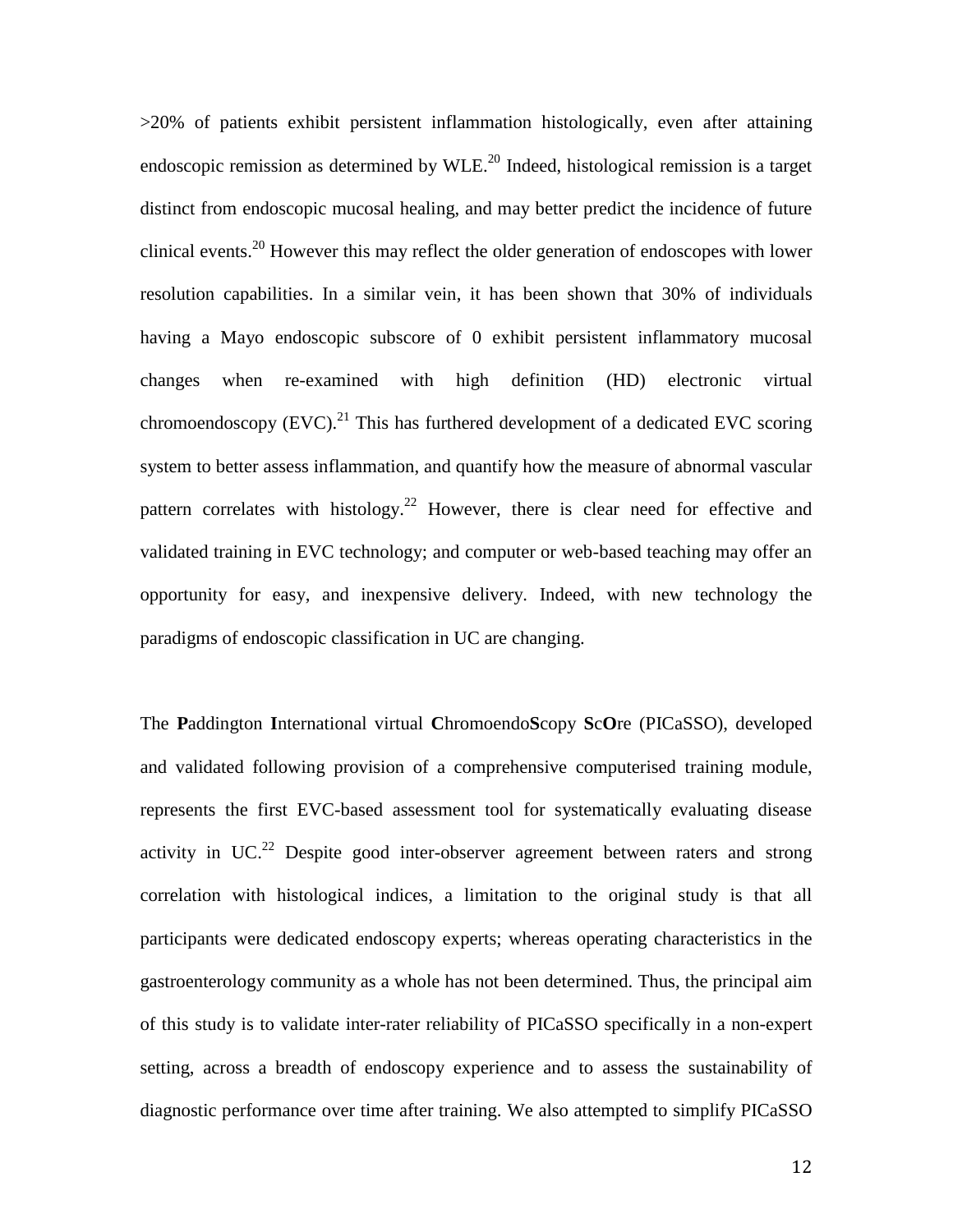for use by those less experienced in EVC assessment, and develop a standardised training module that may be adopted in wider clinical practice.

#### **METHODS**

We tested the external reproducibility of PICaSSO in experienced consultants and trainees, who had no prior exposure to EVC iSCAN virtual Chromoendoscopy. Investigators for this study comprised practising gastroenterologists and colorectal surgeons from five United Kingdom (UK) hospitals (**Figure 1**).

#### **Training module design**

One gastroenterologist (MI) with expertise in EVC and optical diagnosis in IBD developed a training module based on pre-existing UC scoring systems and  $PICASSO$ ;  $^{11,15,22}$  encompassing the following characteristics:

- $\triangleright$  The clinical importance in differentiation between quiescent vs. mild activity in UC.
- ▸ Limitations of Mayo endoscopic scoring and UCEIS.
- ▸ The PICaSSO EVC score and detailed characterisation of mucosal and vascular changes.

MI did not score videos in the study.

The training module consisted of 100 high-resolution endoscopic pictures and 10 videos, and was assessed by all the participants with direct feedback and stepwise discussion. These illustrated the entire spectrum of inflammatory mucosal and vascular changes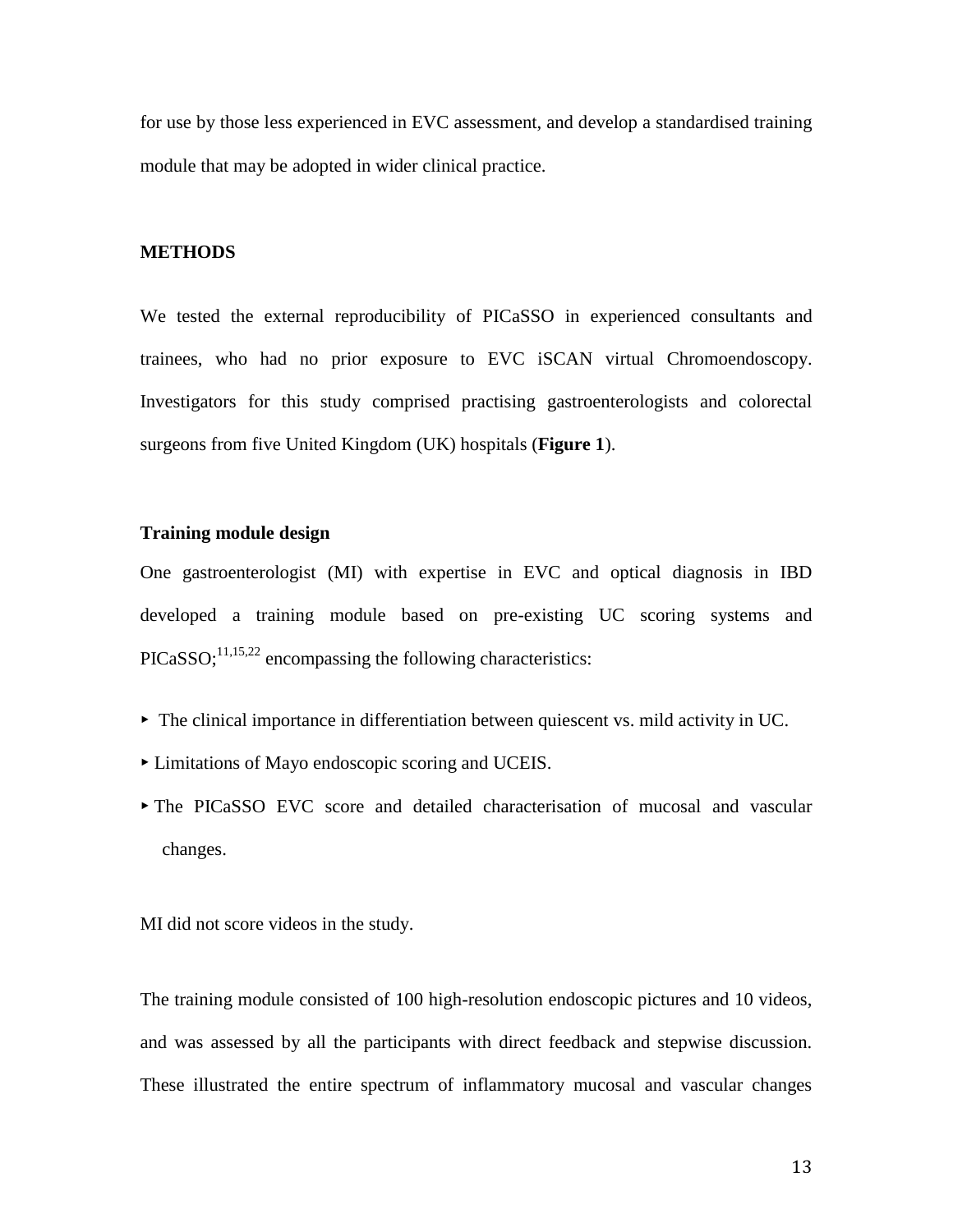including mucosal healing in UC (**Figure 2** and **Supplementary Video 1** & VCE PICaSSO training module with a link to it via website)

#### **A. Round one**

#### *Pre-training*

All participants were presented with 30 colonoscopy videos (quiescent, *n =* 10; mild, *n =* 7; moderate,  $n = 6$ ; severe,  $n = 7$  by histology grading) recorded in high definition white light and i-SCAN modes (EPKi 7000 Pentax EC-3490Fi in 3 settings, high-definition white light i-SCAN 1 and EVC i-SCAN 2 and 3 modes integrated into the endoscope hand piece that can be operated by simply pressing on the button),. Each rater scored individual videos: using a standardised case record form as indicated previously,<sup>22</sup> prior to any training provision (pre-training component). Participants were also provided with a printed sheet, listing the individual anchor points of the Mayo score, UCEIS and PICaSSO; but with no illustrations/photographic material shown.

#### *Training module provision*

Thereafter, the pre-designed 60-minute comprehensive training module was delivered (by MI and SG), including an introduction to the study, explanation of endoscopic scores in use, and detailing all the endoscopic findings (different selection from the pre-/posttraining video library) of varying grades of inflammation in UC; illustrated via HD and EVC modes (**Figure 2, Supplementary EVC PICaSSO Training module** and **Table 1A**).

#### *Post-training*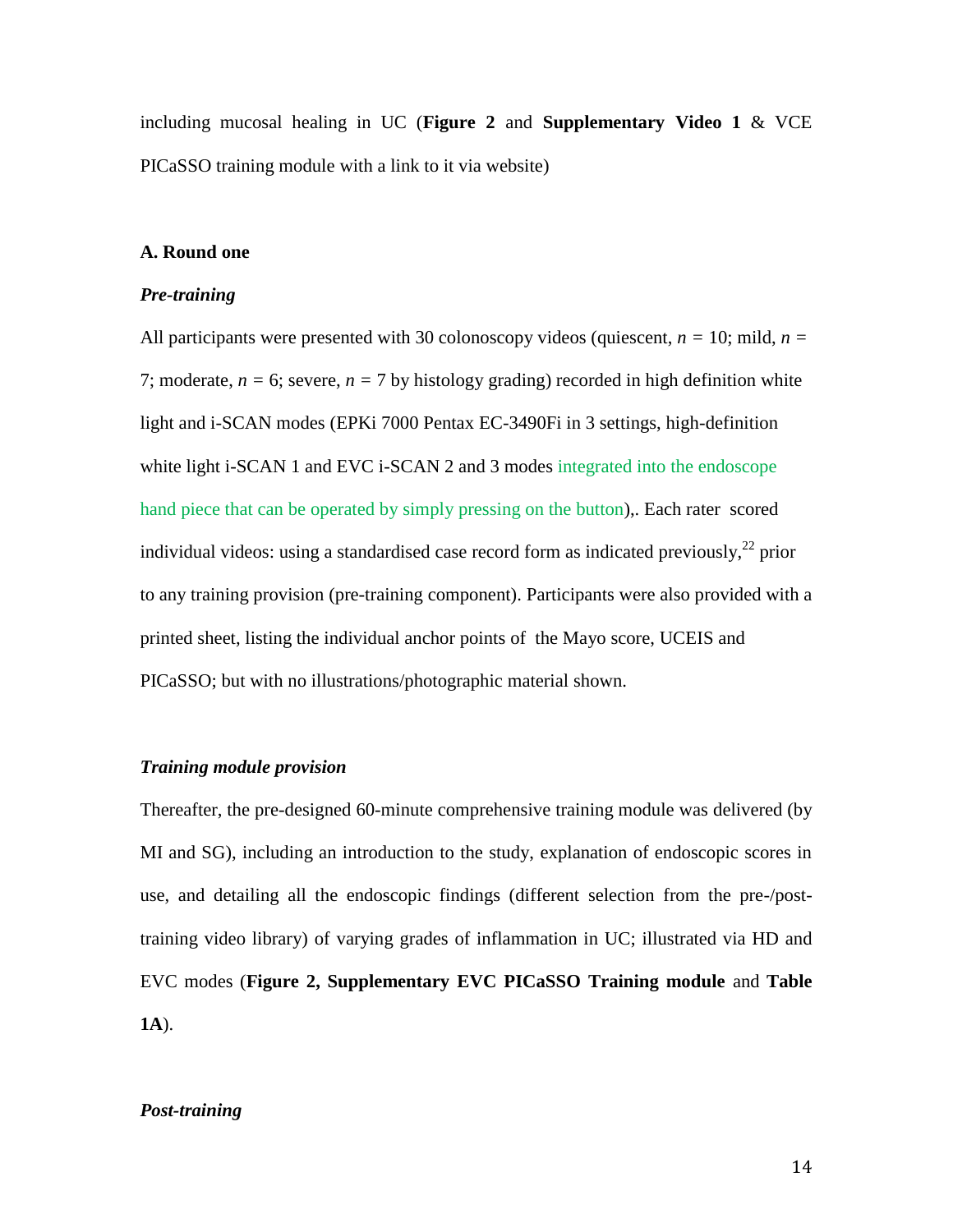Following training, each participant scored the 30 videos in a different random order (post-training component) and the results compared. All videos (in the pre- and posttraining modules) were scored according to the Mayo endoscopic subscore.<sup>11</sup> UCEIS<sup>15,16</sup> and PICASSO.<sup>22</sup> In addition to the original, highly detailed scoring system proposed by Iacucci *et al.*,<sup>22</sup> the inter-rater reliability of an abbreviated, simpler version of PICaSSO was also tested (PICaSSO-Ab.) (**Table 1B**). The original PICaSSO score was designed with items that had the potential to be simplified based on the operating characteristics in the original validation.<sup>22</sup> The abbreviated PICaSSO score was devised based on the results of the multivariate analysis of the endoscopic predictors of the grade of inflammation at histology, done item by item. The endoscopic subcategories of mucosal or intraluminal bleeding with round dilated or crowded tortuous superficial vessels as well as erosions or ulcerations, discrete or diffuse, were not important predictors of the multivariate analysis of grade of inflammation at histology.

#### **B. Round two**

In the second validation phase we assessed the long-term learning, sustainability and diagnostic performance of the PICaSSO endoscopic scoring system in UC. All participants were invited to attend a second round after a six-month interval (during which no exposure to PICaSSO scoring and i-SCAN technology took place). Each individual scored a new set of 42 videos (quiescent,  $n = 15$ ; mild,  $n = 8$ ; moderate,  $n = 6$ ; severe,  $n = 13$ ), which were different from the 30 videos previously assessed.

#### **Video library selection for both rounds**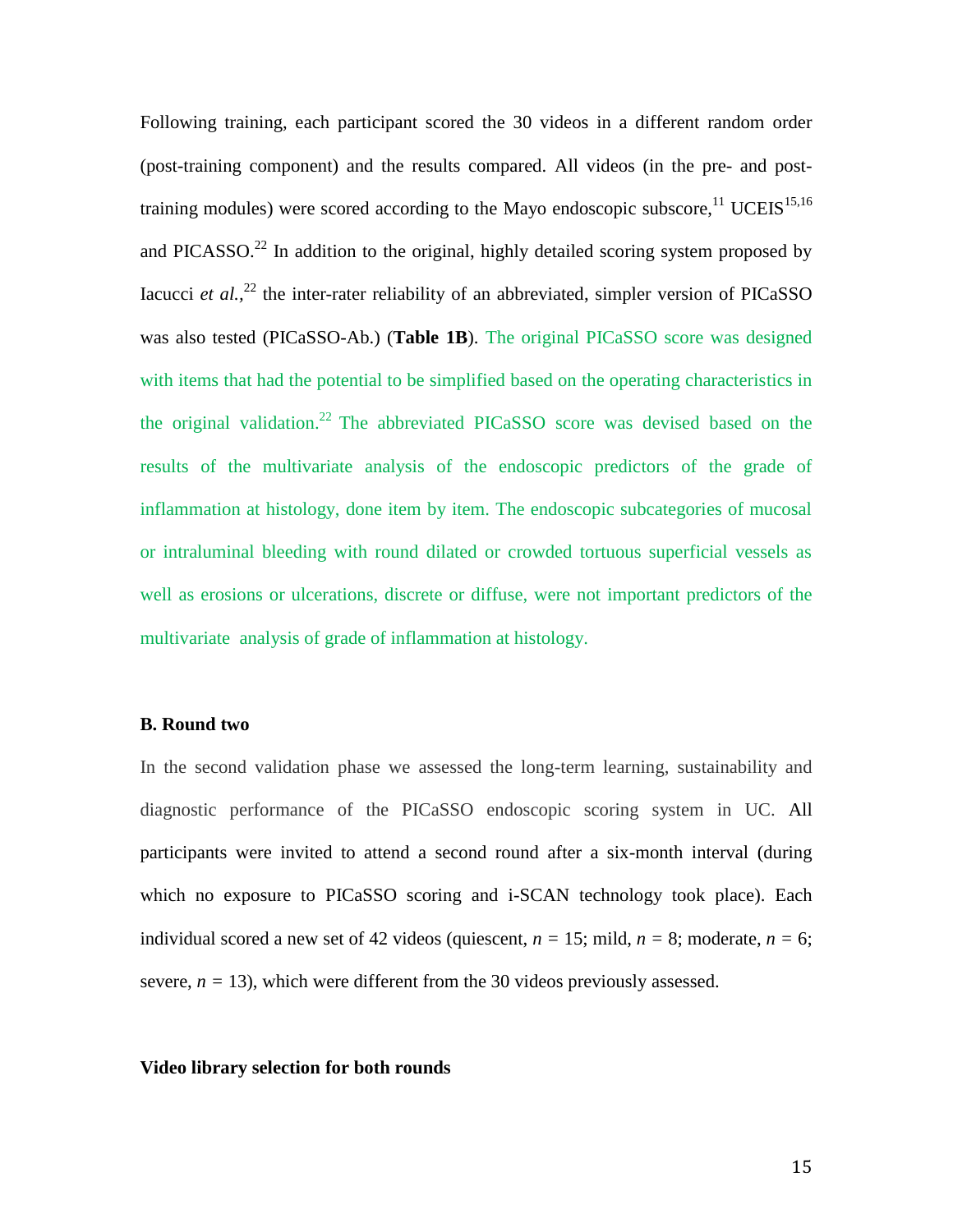A total of 72 unique, high-quality video clips  $(30 + 42)$  representing collections of different grades of inflammation were selected in the first and second phases of the study from an existing library. This anonymised library was collated by one investigator (MI) from colonoscopies assessing the breadth of inflammatory activity observed in UC patients (**Figure 2**). Videos were saved in Audio Video Interleave (AVI) format (S-video output to endoPRO legacy, MPS Motion Picture Studio; standard definition image capture in MPEG3).

A single pathologist (XG) blinded to the results of endoscopic scoring scored the histological severity of disease for each video, according to the New York Mt. Sinai System as proposed by Hefti *et al*. 23

#### **Data interpretation and analysis**

Given the large number of participants and a desire to maintain the ordinal hierarchy of scoring, agreement between participants was tested using intra-class correlation coefficients  $(ICC)$ <sup>26</sup> Results of ICC analysis were classified as very good (coefficients:  $0.81 - 1.00$ , good  $(0.61 - 0.80)$ , moderate  $(0.41 - 0.60)$ , fair  $(0.21 - 0.40)$  and poor  $(<0.21$ )<sup>24</sup> In addition to the ICCs, a 'pairs of raters' approach was also used. This compared the scores given every possible pair of participants, and was reported as the proportion of those that matched. The resulting statistic represented the probability that two randomly selected participants would give the same exact score for a given patient.

Correlations between the individual endoscopic scores, averaged across all participants, and histological indices of disease severity were assessed using Spearman's Rank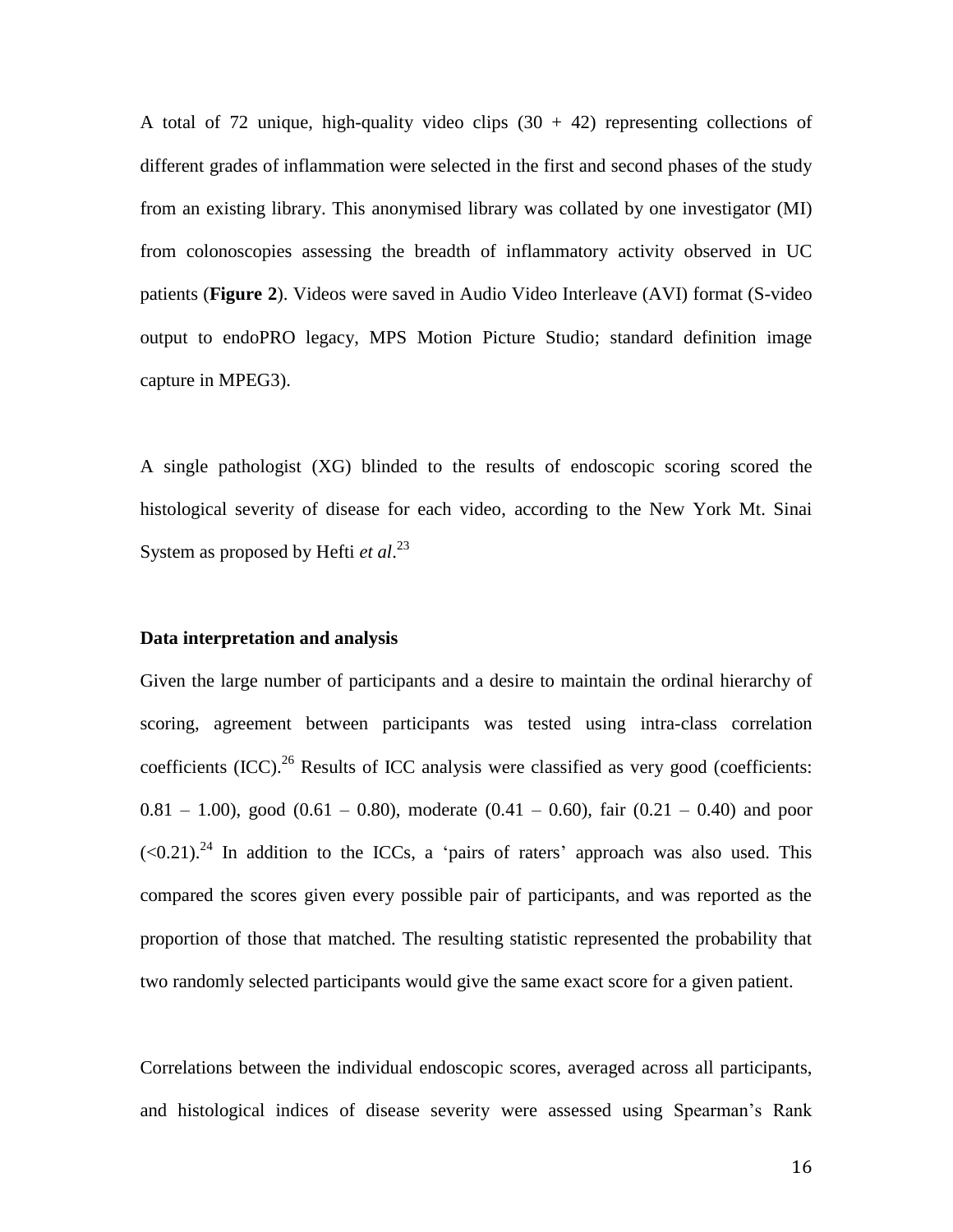correlation coefficients (rho). All analyses were performed using IBM SPSS 22 (IBM Corp. Armonk, NY), with  $p<0.05$  deemed to be indicative of statistical significance throughout.

#### **RESULTS**

#### **Participants**

Participants for this study in round one comprised practicing gastroenterologists and colorectal surgeons at consultant  $(n = 7)$  and trainee level  $(n = 8)$  from five UK hospitals. Lifetime procedure counts varied between 200 colonoscopies for the most junior participant (range  $200 - 450$ ), to  $4,500$  for the most senior (range  $2,000 - 4,500$ ). Whilst participants indicated familiarity with the Mayo endoscopic subscore and UCEIS, and narrowband imaging (NBI) endoscopic system, none were experienced in i-SCAN EVC technology.

# **Inter-observer reliability of endoscopic scores following computerised module training**

The inter-rater agreement was good for the Mayo score, the UCEIS score (as well as the erosions/ulcers and bleeding components), and for both the PICaSSO mucosal and vascular patterns in the pre-training module (**Table 2**). Inter-rater agreement was weakest for the vascular component of UCEIS, for which agreement was only moderate.

After training, inter-rater agreement improved for the majority of scores considered, with the Mayo score, the overall UCEIS score (as well as the individual erosion/ulcer component) and the PICaSSO vascular pattern now achieving 'very good' agreement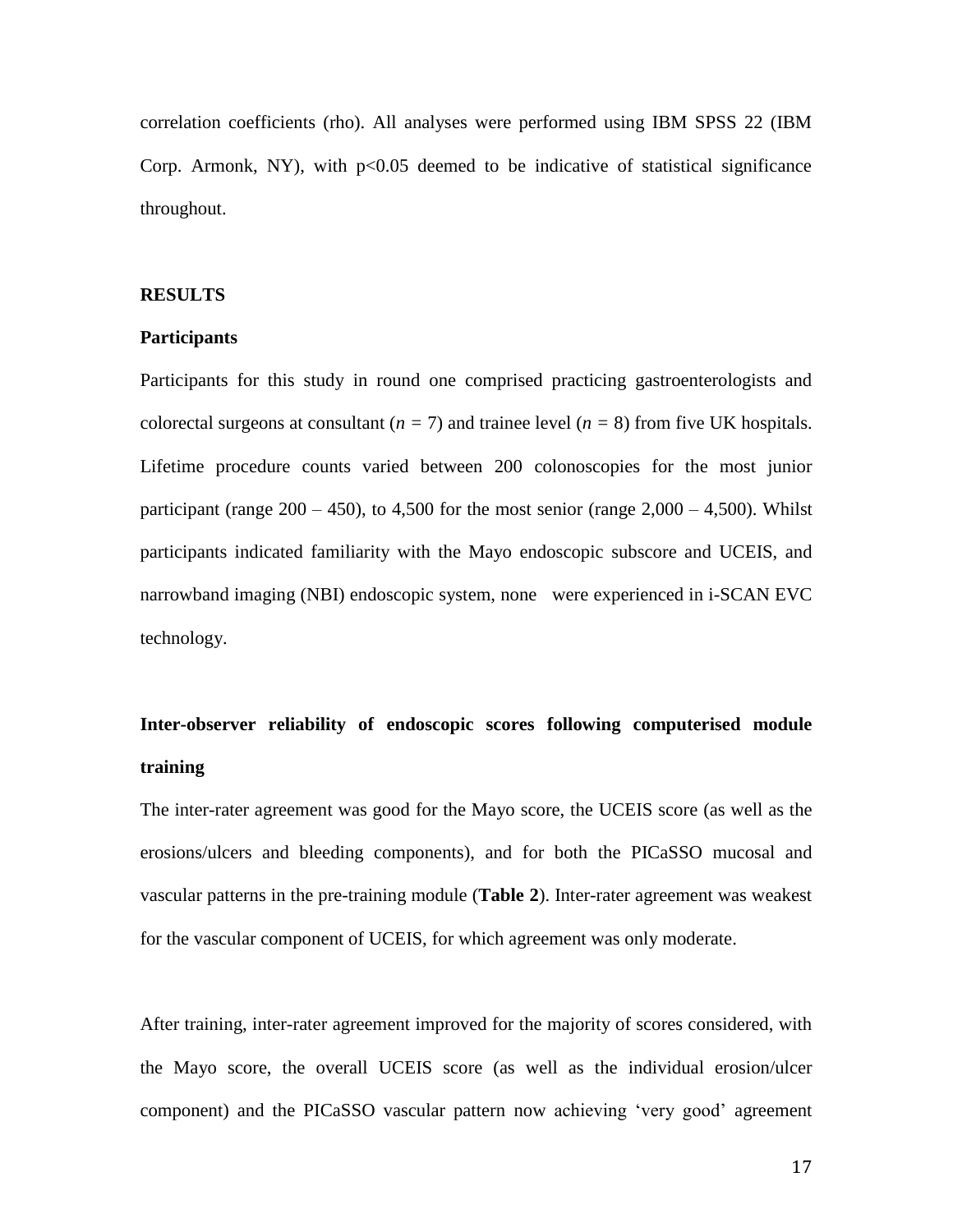(ICC>0.8). The only score not to improve with training was the vascular component of UCEIS, for which agreement remained moderate.

#### **Correlation of the PICaSSO EVC score with histological indices**

In the data collected post-training, strong correlations were detected between the histological score and PICaSSO for both the full and abbreviated (PICaSSO-ab) versions of the mucosal (Spearman's *rho:* 0.925 [95% CI: 0.843 – 0.965], *p<*0.0001; and 0.894 [0.783 – 0.950], *p<*0.0001; respectively) and vascular components (*rho:* 0.873 [0.743 – 0.940], *p<*0.0001; and 0.889 [0.772 – 0.947], *p<*0.0001; respectively) (**Figure 3**). Similar correlations were also detected between the histological score and both the UCEIS and the Mayo endoscopic subscores (UCEIS vascular component: 0.829 [0.662 – 0.918], bleeding component: 0.913 [0.819 – 0.959], mucosal component: 0.872 [0.742 – 0.939], overall: 0.887 [0.770 – 0.947]; Mayo endoscopic subscore: 0.876 [0.748 – 0.941]; *p*  values  $\leq 0.0001$  for all).

#### **Inter-rater reliability across histological strata**

Next, the degree of reliability across each histological strata was determined. By analysing every possible combination of rater scores ( $n = 15$  participants; 105 possible rater combinations), we found that agreement was stronger for PICaSSO-Ab. vs. the full PICaSSO system across both components, being greatest at extremes of disease activity (**Figure 4**) (**Supplementary Table 1**), though of course PICaSSO-Ab lost some of the details of the full PICaSSO. When observing the percentage agreement across all tested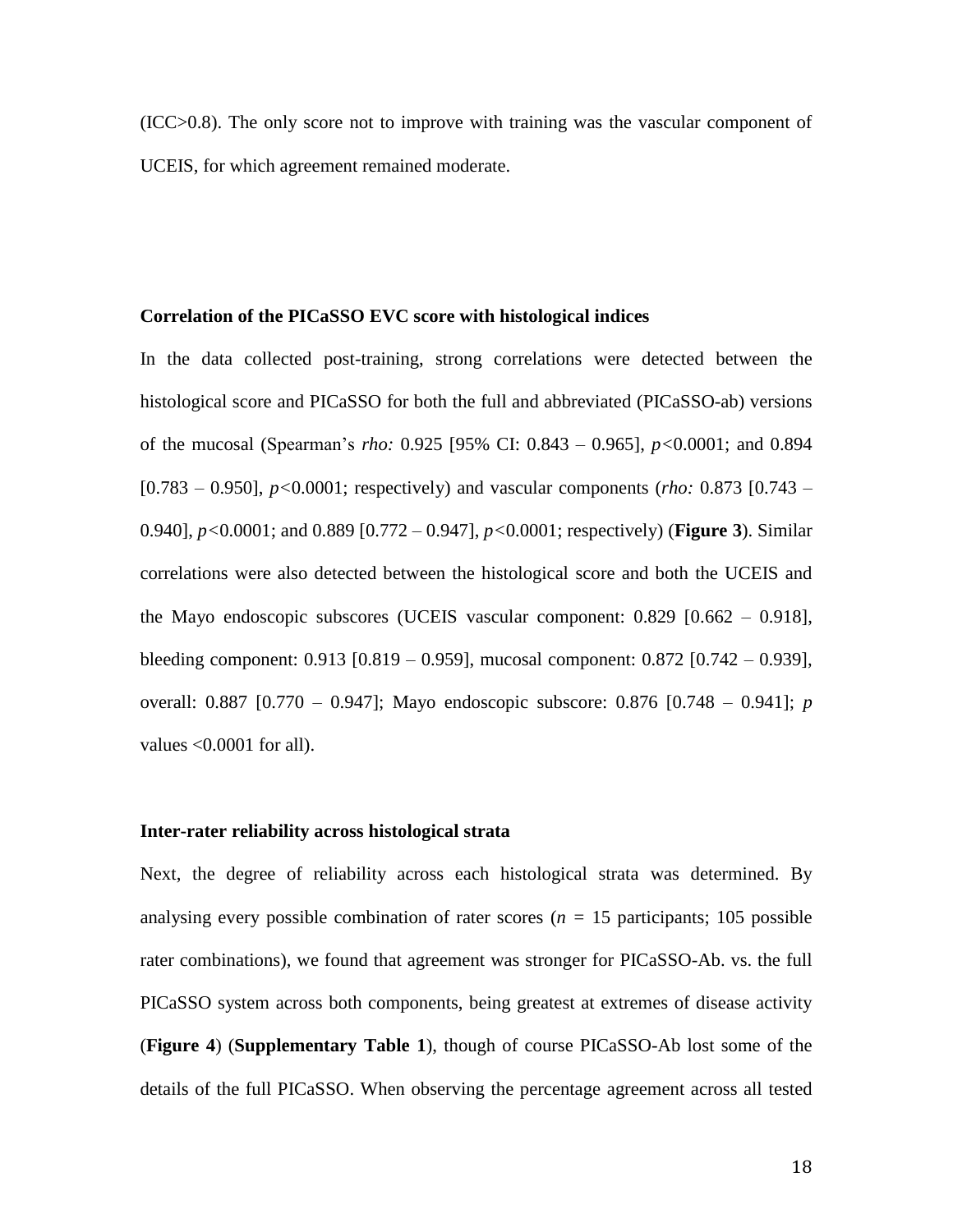scoring systems, it was evident that mucosal components in PICaSSO and UCEIS had consistently better inter-rater reliability than their vascular/bleeding counterparts.

#### **Accuracy in predicting quiescent disease**

A Mayo score of 0 is commonly applied as an endoscopic endpoint in clinical trials, although histological disease activity may yet persist and better forecast outcomes for UC patients.  $20,21$  Thus, in an effort to better discriminate quiescent vs. mild histological disease activity we conducted sensitivity analysis for each endoscopic scoring system. Evaluating all individual rater responses on a per-video basis ( $n = 450$  data points), the most accurate scoring system predictive of quiescent disease was the mucosal component of PICaSSO (area under the receiver operator characteristic curve [AUROC]: 0.917, 95% CI:  $0.890 - 0.943$ ,  $p < 0.001$ ; **Figure 5a**). Moreover, in a restricted analysis of only those cases capturing quiescent vs. mild histological disease activity (*n =* 255 data points), the highest performing scoring system was PICaSSO across both components (**Figure 5b**) (**Supplementary Table 3**).

#### **Sustainability of performance of PICaSSO over time**

A second round of video scoring took place following a 6-month interval, in which participants were invited to score a further 42 videos. Of the original fifteen raters, 9 responded to the invitation and participated in round two (5 consultants and 4 trainees). No participant was exposed to iscan endoscopic system ( or other EVC technology) to assess UC during this period. The level of inter-rater reliability in this group at the second session was found to be consistent with that observed in the post-training assessment in round one (results for round one and round two for the 9/15 participants are provided in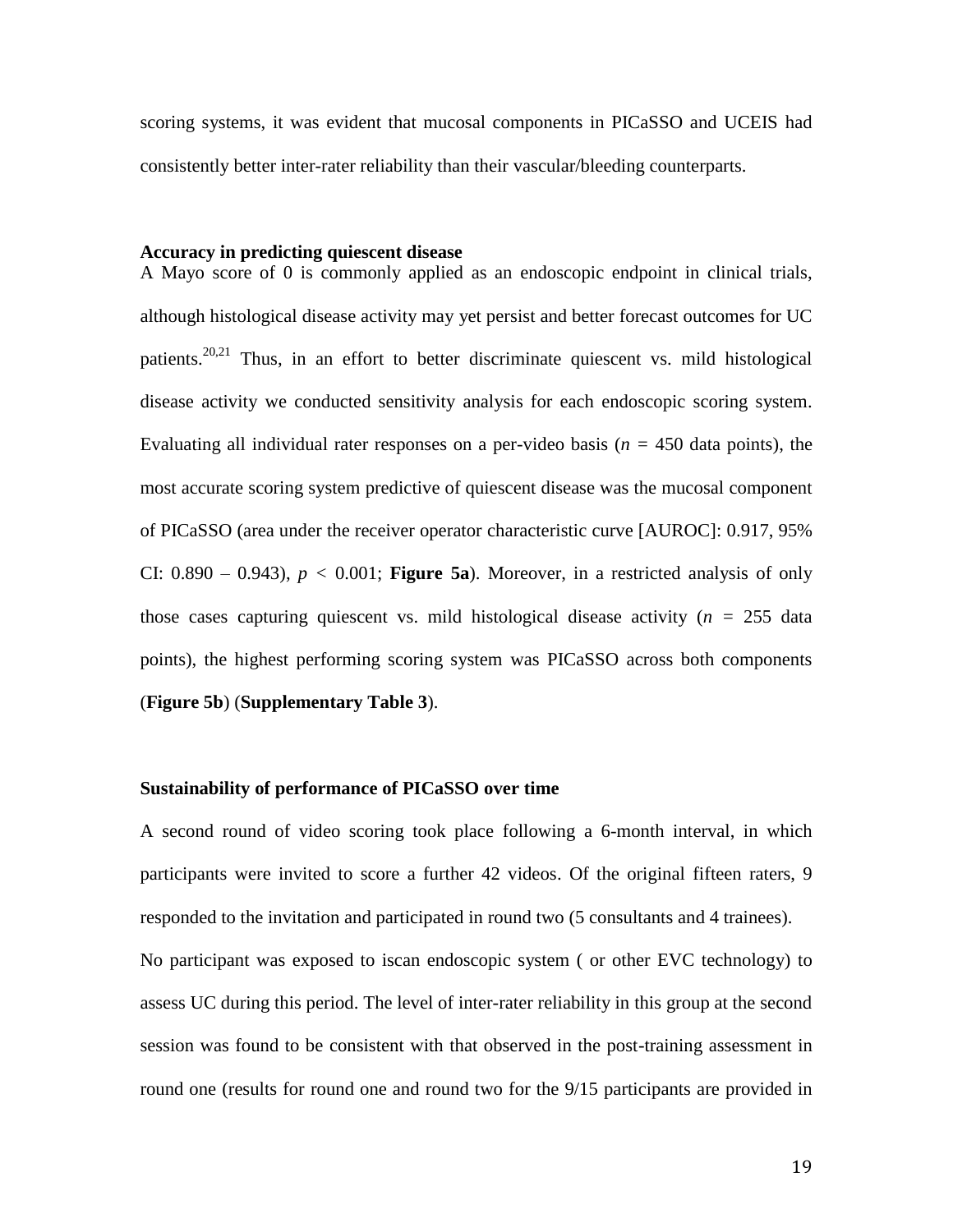**Table 3**). The same was true for the pairs-of-raters approach, broken down by histological strata (**Supplementary Table 2**).

Correlations between the PICaSSO score and histological strata also remained strong for both the full (Spearman's *rho* for mucosal component: 0.934 [0.878 – 0.965]; vascular component:  $0.938$  [ $0.885 - 0.967$ ];  $p < 0.0001$  for both) and abbreviated systems (mucosal component: 0.927 [0.867 – 0.961]; vascular component: 0.909 [0.836 – 0.951], respectively; *p*<0.0001 for both).

#### **DISCUSSION**

We show that the newly developed EVC score for UC, PICaSSO, detailing mucosal and vascular components through HD i-SCAN technology, is easy to learn, displays very good reliability between raters at all levels of endoscopy training after provision of a computerised training module. We further demonstrate that the diagnostic performance of PICaSSO was sustained over time (six months); and that the predictive accuracy is greater than the Mayo score and UCEIS in permitting discrimination between quiescent vs. mild histological disease activity. To our knowledge, this is the first effective and standardised training module that can be applied across all levels of endoscopy experience, which allows EVC scoring modalities to be implemented in clinical practice.

Accurate assessment of disease activity is critical for guiding treatment decisions in UC, both with regard to escalating and deescalating therapy, as well as recognition of dysplastic change. In this regard, endoscopic image-enhancement allows visualisation of

20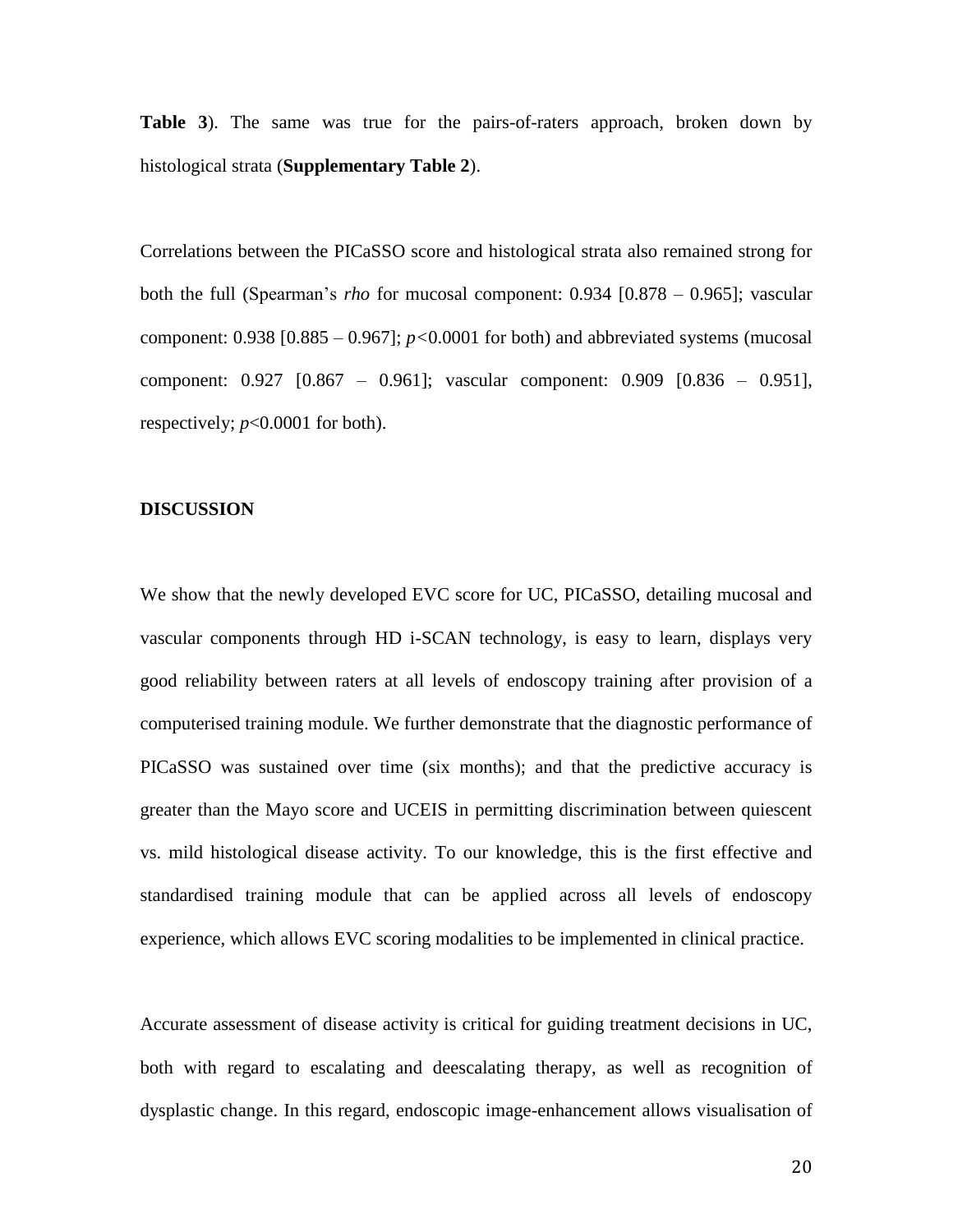normal and abnormal mucosa complementary to conventional white light endoscopic imaging.<sup>10</sup> During colonoscopic surveillance, EVC is also proven to better lesion recognition and characterisation, and facilitate precision-targeted biopsies to a greater degree than standard white-light endoscopy.<sup>25</sup> However, despite widespread availability for over a decade, utilising EVC beyond academic research has been limited by lack of standardised training and paucity of guideline-directed implementation into routine clinical practice. In the meantime, EVC technology has progressed and been refined rapidly.

The ability to train endoscopists without experience in EVC technology to reach acceptable levels of competence has been the focus of the recent white paper by the American Gastroenterological Association (AGA).<sup>26</sup> Therein, it was acknowledged that computer-based training modules with ongoing reflective feedback are an effective 'tool for training,' particularly with reference to lesion recognition using NBI. Along similar lines, our study represents the first external validation of an EVC scoring system assessing ulcerative colitis disease activity across a breadth of colonoscopy experience. Importantly, the pool of endoscopists who participated all denied familiarity with i-SCAN technology. Through provision of a computerised training module, we demonstrate very good interrater reliability of PICaSSO and strong correlation with histological activity, both of which are sustained over time. This suggests that the learning curve for PICaSSO is short, effective, and accomplishable within several hours of concentrated training. The testament to our exercise is perhaps best highlighted by the fact that for all tested scoring systems (except the UCEIS component of vascular change), the degree of reliability improved following training provision. Moreover, we were in line with other recent studies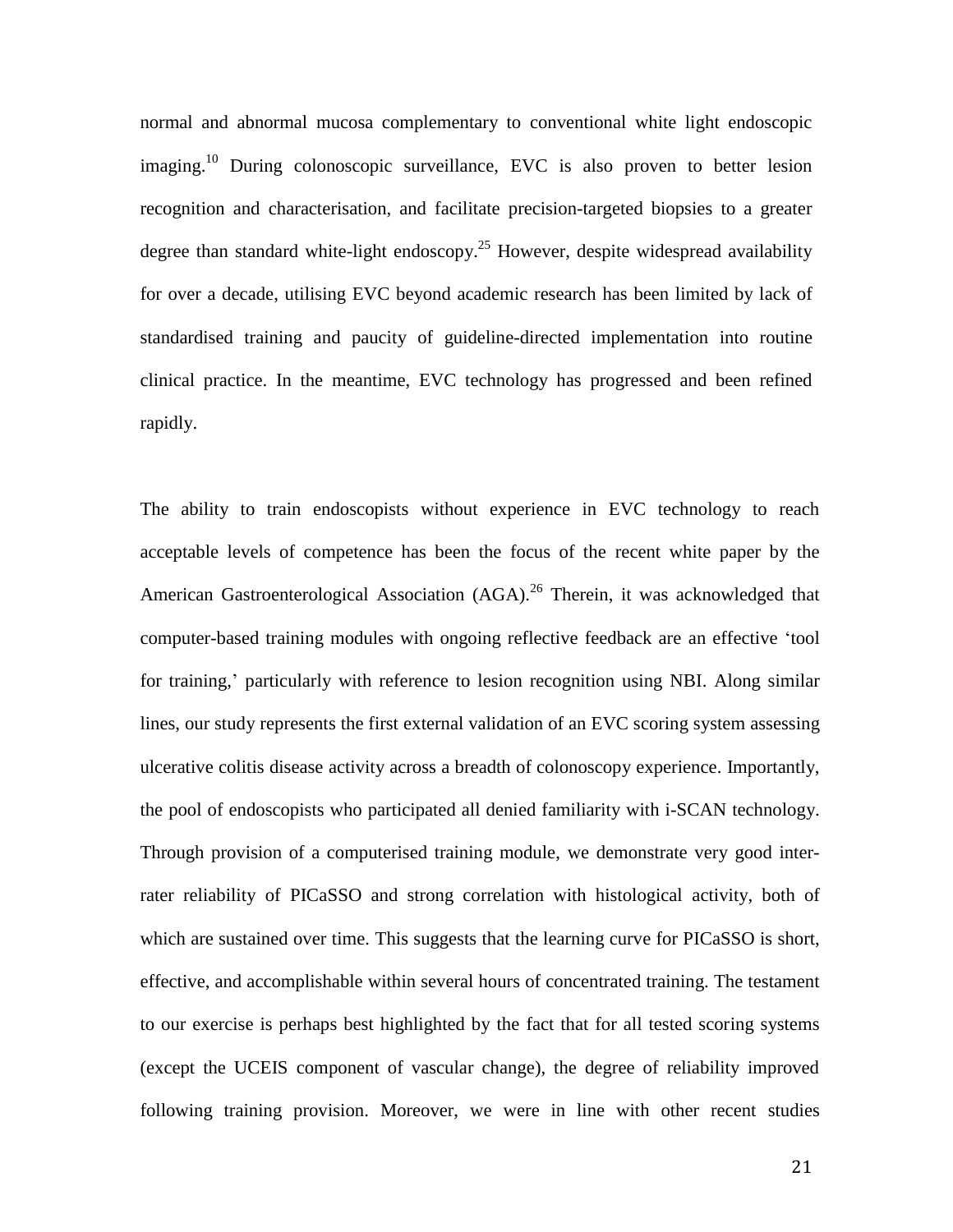independently evaluating the usefulness of brief training interventions in improving diagnostic accuracy of colonic polyp recognition for clinicians with varying endoscopic expertise. $27-30$ 

Preliminary data using magnifying NBI of colonic mucosa suggests that UC relapse may be predicted by vascular changes alone, without considering the mucosal findings.<sup>31</sup> The vascular features captured by NBI as well as BLI are similar to i-SCAN, and it is probable that a common EVC score may be developed in future irrespective of the chosen platform; a concept we hope to develop as a prospective multicenter endeavour which is now ongoing. Indeed, endoscopic features of mucosal and vascular healing may be defined across all EVC platforms (iSCAN , NBI and BLI) with scoring tiers very similar to the PICaSSO score. We are evaluating this in a multicentre setting. To this effect we have provided matching images of different grades of activity for NBI and BLI to indicate how translation to other endoscopic EVC platforms may be feasible. (Figure 6,7,8) The endoscopic findings of mucosal and vascular healing – such as continuous/regular crypts, crypts not visible (scar), discontinuous and or dilated/elongated crypts; and vascular changes such as 'roundish' appearance following crypt architecture, vessels not visible (scar), and sparse deep vessels without dilatation – are individually and collectively shown to predict histological remission.<sup>22</sup> Their critical importance of these concepts is perhaps best highlighted when discriminating quiescent vs. mild histological disease activity in sensitivity analysis, wherein both PICaSSO components performed best across all scoring systems tested; potentially impacting real-time treatment decisions and stratified patient care.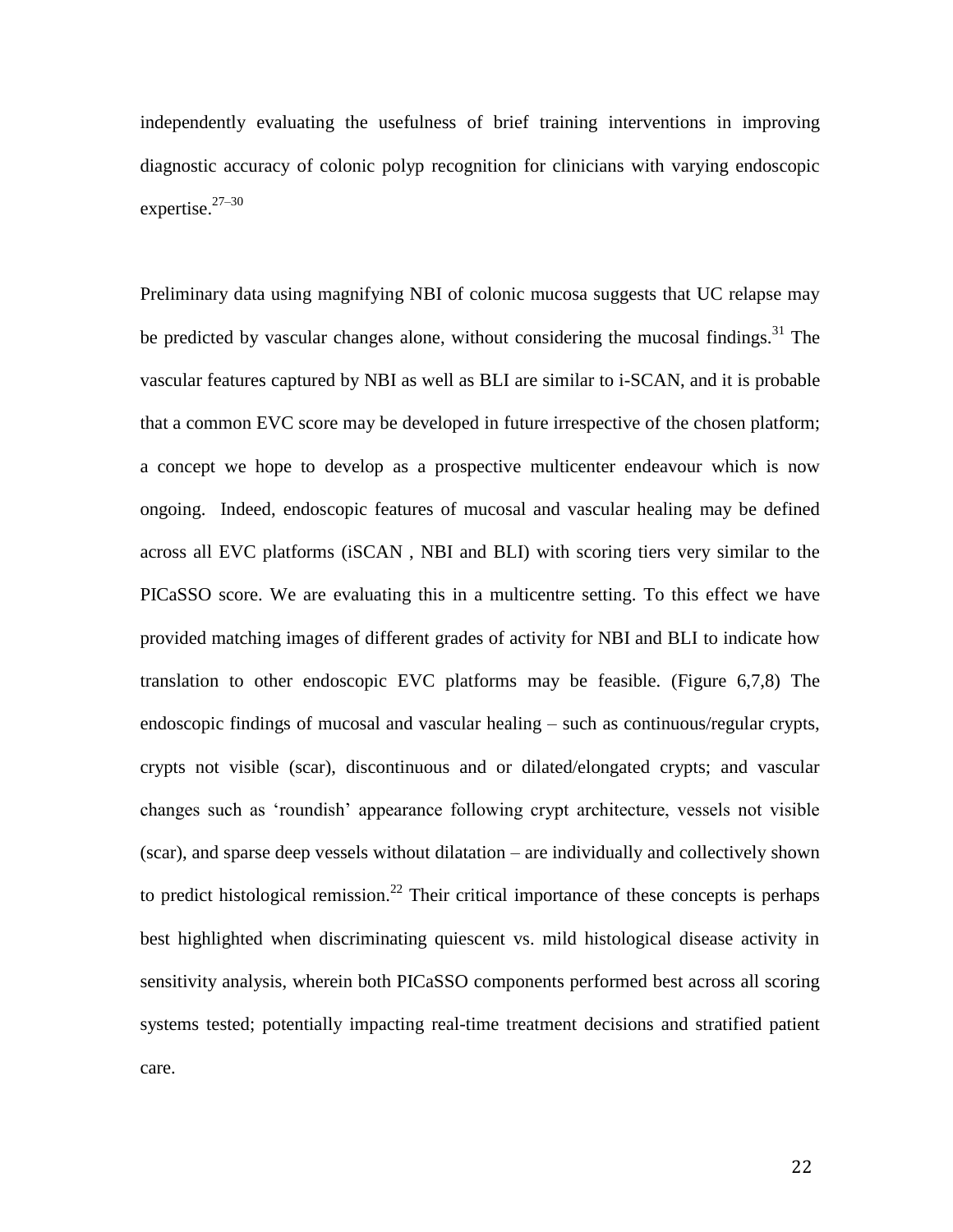Early studies with other scoring systems have shown a large variance in agreement between gastroenterologists to assess the endoscopic activity in UC.<sup>32</sup> However, the intraclass correlation coefficients we obtained for both PICaSSO components were comparable to the Mayo endoscopic subscore and UCEIS; both internally and versus results of central readership in certain clinical trials.<sup>33</sup> Of note, conventional methods of testing inter-rater reliability that only apply kappa statistics do not allow accurate weighting, and suffer from the issue of joint-probability by treating data as nominal rather than ordinal in nature. For instance, the variability in scoring between luminal bleeding and vessel dilatation is clearly greater than the clinical divide between vessel dilation and vascular crowding, which is captured by ICC methodology but not via Kappa statistics. Whilst Cohen's weighted Kappa may allow a degree of hierarchy to be maintained, this is not possible to apply in our study given the large number of individual raters. Intraclass correlation coefficients are also 'chance-corrected,' resulting in a more accurate measure of agreement and not affected by the different number of components in any given score.<sup>34</sup>

One of the pre-requisites for ensuring completeness to our video library, both in the training module and for test scoring, was to encompass the full spectrum of inflammatory activity observed in ulcerative colitis. In so doing, we found that study participants performed better in assessing mucosal lesions as opposed to vascular patterns, akin to the expert panel that comprised the original London Paddington consensus.<sup>22</sup> This can partially be explained by the fact that EVC is a relatively new concept in UC, although the vascular component of the UCEIS also under performed. Thus, we need to continually improve the vascular component both for definition and for training purposes.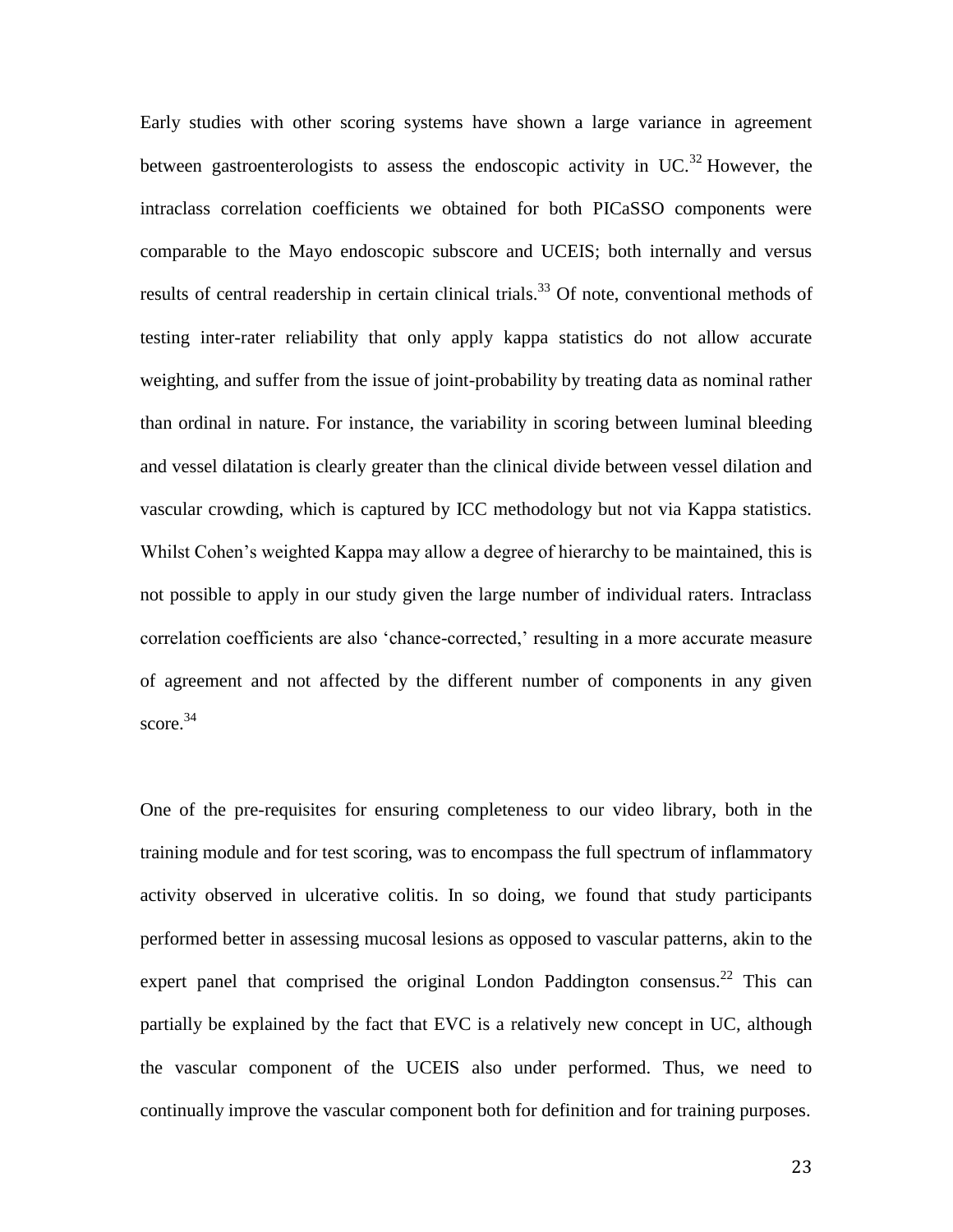In this study, an abbreviated version of PICaSSO was also proposed, given that early mucosal and vascular changes exclude the presence of erosions/ulcers and onset of bleeding, respectively; hence subtlety and detail in scoring carries less relevance during overt, active disease states. Despite this restriction, inter-rater reliability was sustained, durable over time, and exhibited strong parallels with histological correlates. Moreover, PICaSSO-Ab. system, for both mucosal and vascular components, improved the level of agreement across individual histological strata. The advantages of PICaSSO-Ab. are mirrored in its simplicity; although further in-depth learning curve assessment is critical, with an extended teaching phase as proposed by the original investigators.<sup>22</sup>

This study has several limitations . The same videos have been used in

the pre and post test in round 1 which was performed in the same day. There is a possibility of recall bias despite the videos had been scored in randomized different order. It is also difficult to recall PICaSSO..In any event , the K interobserver agreement between raters was good and sustained after 6 months where in a completely new set of videoclips were scored.

In addition, the PiCaSSO score requires validation in real time clinical practice ,and correlation with outcomes that are clinically meaningful; specifically relapses in active disease, the frequency of hospitalisation episodes and time to colectomy especially within of patients exhibiting endoscopic Mayo Scores of 0 and 1. Further work is also ongoing to converge single yet comprehensive and accurate scoring system applicable across all EVC platforms.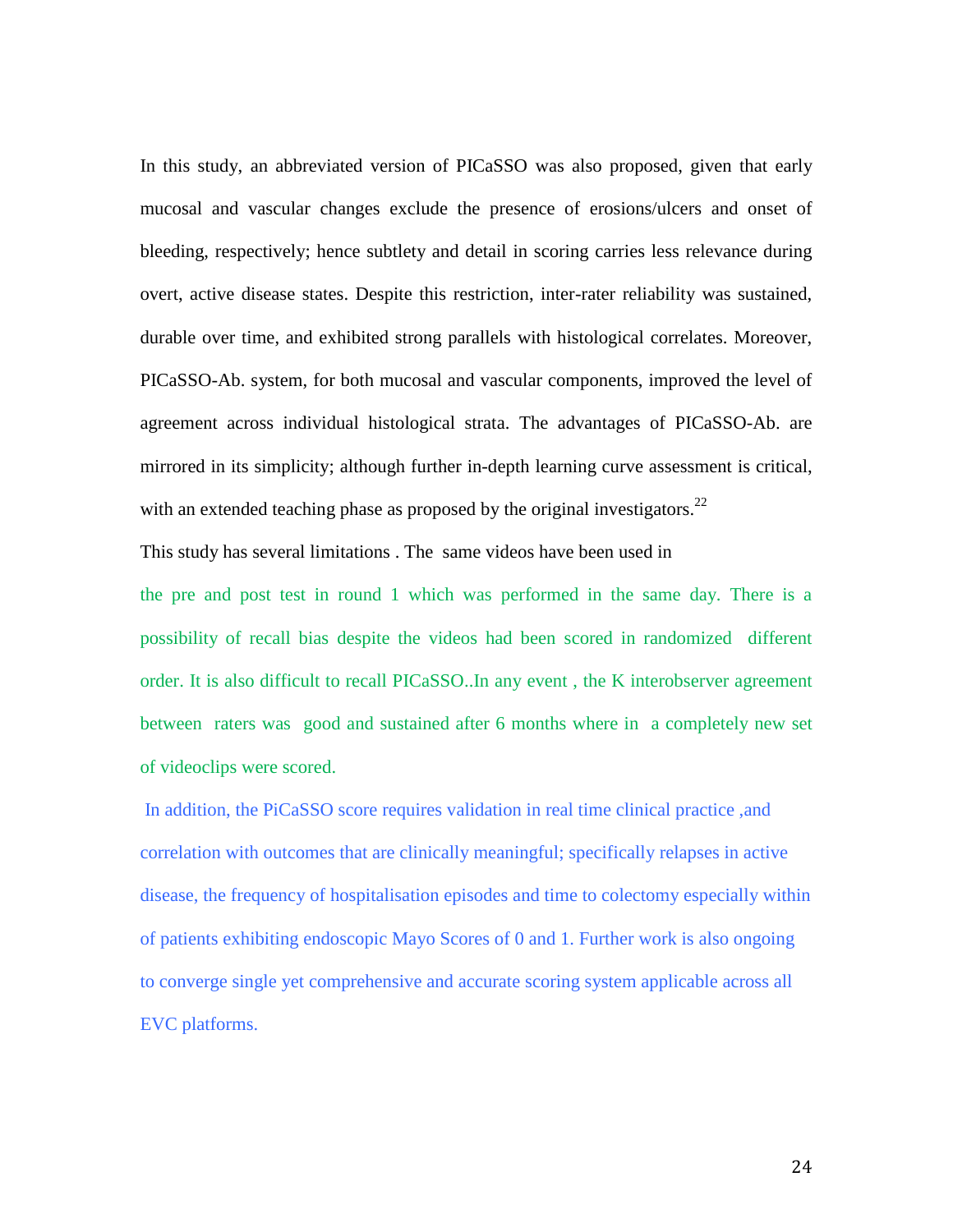**In conclusion, PICaSSO displays very good and sustained reliability between raters, both experienced and less experienced endoscopists, after delivery of a standardised training module with good correlation against histological gradings. Future endeavours will need to evaluate the performance of PICaSSO across a multicentre prospective setting in real time (currently underway), in addition to assessing how clinical outcome prediction can be enhanced through EVC technology in UC.**19,26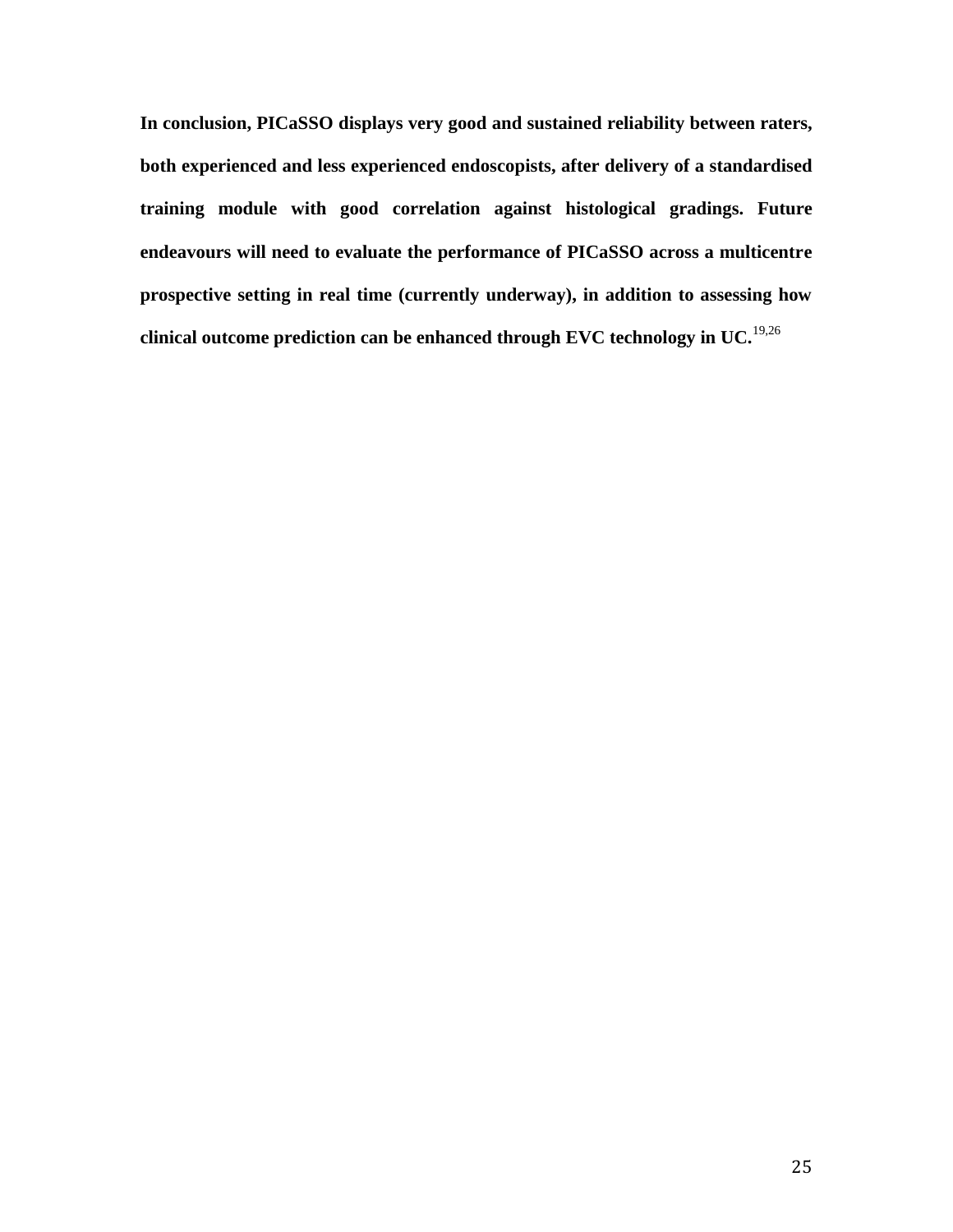#### **References**

- 1. Rutgeerts P, Sandborn WJ, Feagan BG, Reinisch W, Olson A, Johanns J, et al. Infliximab for induction and maintenance therapy for ulcerative colitis. N Engl J Med. 2005 Dec 8;353(23):2462–76.
- 2. Feagan BG, Rutgeerts P, Sands BE, Hanauer S, Colombel J-F, Sandborn WJ, et al. Vedolizumab as induction and maintenance therapy for ulcerative colitis. N Engl J Med. 2013 Aug 22;369(8):699–710.
- 3. Sandborn WJ, Feagan BG, Stoinov S, Honiball PJ, Rutgeerts P, Mason D, et al. Certolizumab pegol for the treatment of Crohn's disease. N Engl J Med. 2007 Jul 19;357(3):228–38.
- 4. Sandborn WJ, Feagan BG, Wolf DC, D'Haens G, Vermeire S, Hanauer SB, et al. Ozanimod Induction and Maintenance Treatment for Ulcerative Colitis. N Engl J Med. 2016 May 5;374(18):1754–62.
- 5. Vermeire S, O'Byrne S, Keir M, Williams M, Lu TT, Mansfield JC, et al. Etrolizumab as induction therapy for ulcerative colitis: a randomised, controlled, phase 2 trial. Lancet. 2014 Jul 26;384(9940):309–18.
- 6. Sandborn WJ, Su C, Sands BE, D'Haens GR, Vermeire S, Schreiber S, et al. Tofacitinib as Induction and Maintenance Therapy for Ulcerative Colitis. N Engl J Med. 2017 04;376(18):1723–36.
- 7. Walsh AJ, Bryant RV, Travis SPL. Current best practice for disease activity assessment in IBD. Nat Rev Gastroenterol Hepatol. 2016 Oct;13(10):567–79.
- 8. Samaan MA, Mosli MH, Sandborn WJ, Feagan BG, D'Haens GR, Dubcenco E, et al. A systematic review of the measurement of endoscopic healing in ulcerative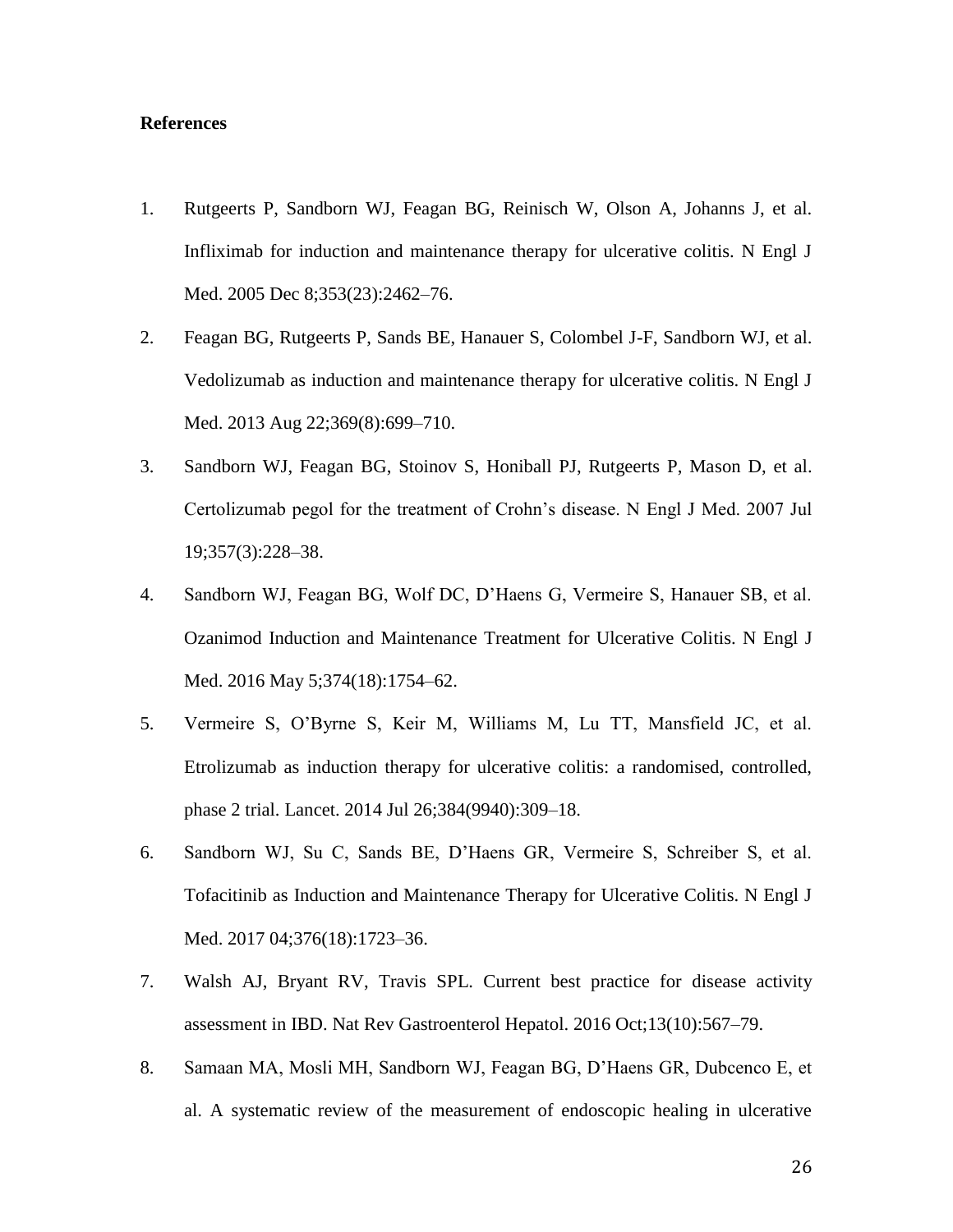colitis clinical trials: recommendations and implications for future research. Inflamm Bowel Dis. 2014 Aug;20(8):1465–71.

- 9. Vuitton L, Peyrin-Biroulet L, Colombel JF, Pariente B, Pineton de Chambrun G, Walsh AJ, et al. Defining endoscopic response and remission in ulcerative colitis clinical trials: an international consensus. Aliment Pharmacol Ther. 2017 Mar 1;45(6):801–13.
- 10. Iacucci M, Panaccione R. Recent advances in the endoscopic assessment of ulcerative colitis. Tech Gastrointest Endosc. 2016 Jul 1;18(3):116–22.
- 11. Schroeder KW, Tremaine WJ, Ilstrup DM. Coated oral 5-aminosalicylic acid therapy for mildly to moderately active ulcerative colitis. A randomized study. N Engl J Med. 1987 Dec 24;317(26):1625–9.
- 12. Cooney RM, Warren BF, Altman DG, Abreu MT, Travis SP. Outcome measurement in clinical trials for Ulcerative Colitis: towards standardisation. Trials. 2007 Jun 25;8:17.
- 13. Barreiro-de Acosta M, Vallejo N, de la Iglesia D, Uribarri L, Bastón I, Ferreiro-Iglesias R, et al. Evaluation of the Risk of Relapse in Ulcerative Colitis According to the Degree of Mucosal Healing (Mayo 0 vs 1): A Longitudinal Cohort Study. J Crohns Colitis. 2016 Jan 1;10(1):13–9.
- 14. Manginot C, Baumann C, Peyrin-Biroulet L. An endoscopic Mayo score of 0 is associated with a lower risk of colectomy than a score of 1 in ulcerative colitis. Gut. 2014 Dec 30;gutjnl-2014-308839.
- 15. Travis SPL, Schnell D, Krzeski P, Abreu MT, Altman DG, Colombel J-F, et al. Developing an instrument to assess the endoscopic severity of ulcerative colitis: the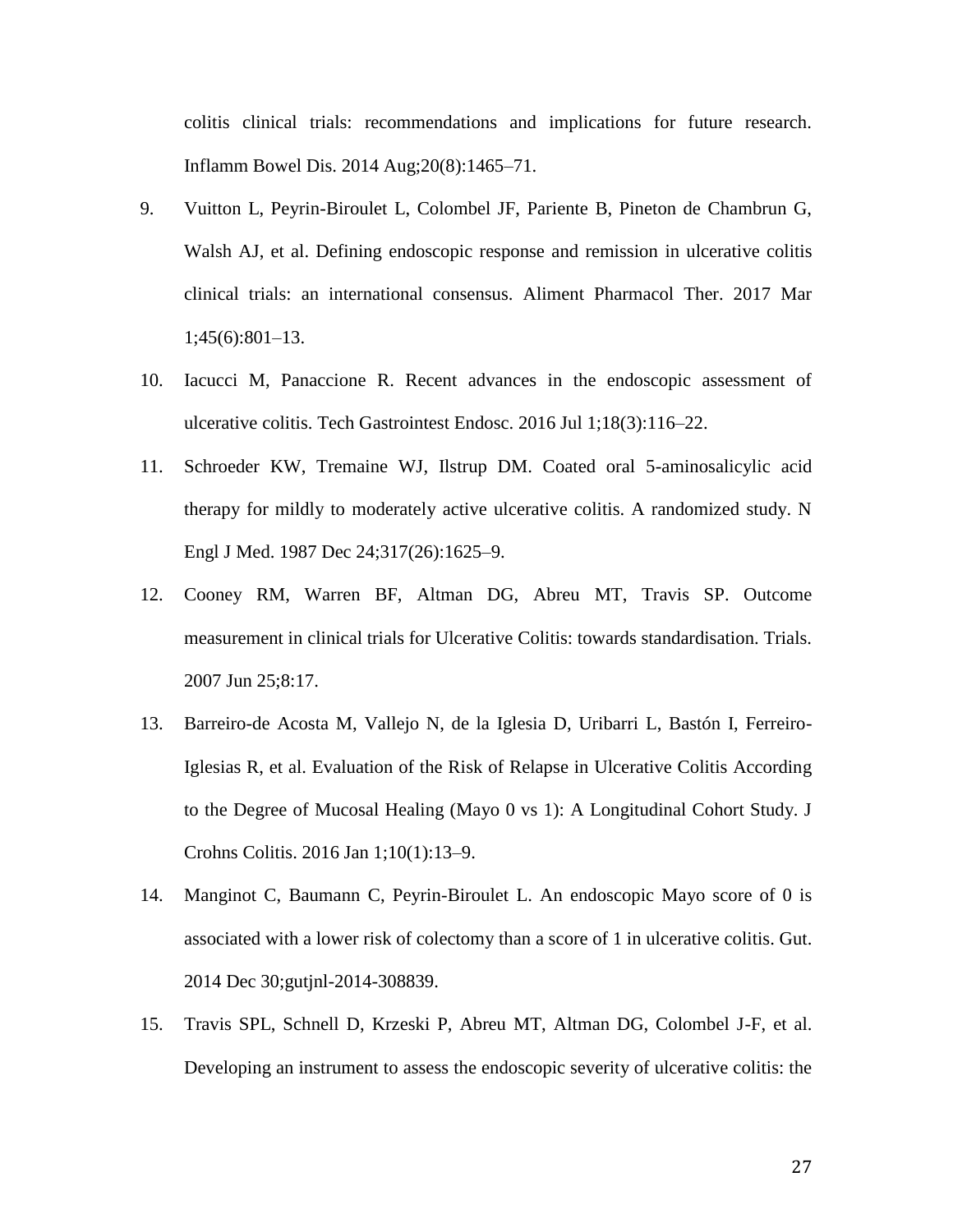Ulcerative Colitis Endoscopic Index of Severity (UCEIS). Gut. 2012 Apr;61(4):535–42.

- 16. Travis SPL, Schnell D, Krzeski P, Abreu MT, Altman DG, Colombel J, et al. Reliability and Initial Validation of the Ulcerative Colitis Endoscopic Index of Severity. Gastroenterology. 2013 Nov 1;145(5):987–95.
- 17. Arai M, Naganuma M, Sugimoto S, Kiyohara H, Ono K, Mori K, et al. The Ulcerative Colitis Endoscopic Index of Severity is Useful to Predict Medium- to Long-Term Prognosis in Ulcerative Colitis Patients with Clinical Remission. J Crohns Colitis. 2016 Nov;10(11):1303–9.
- 18. Saigusa K, Matsuoka K, Sugimoto S, Arai M, Kiyohara H, Takeshita K, et al. Ulcerative colitis endoscopic index of severity is associated with long-term prognosis in ulcerative colitis patients treated with infliximab. Dig Endosc. 2016 Sep; 28(6): 665–70.
- 19. Ikeya K, Hanai H, Sugimoto K, Osawa S, Kawasaki S, Iida T, et al. The Ulcerative Colitis Endoscopic Index of Severity More Accurately Reflects Clinical Outcomes and Long-term Prognosis than the Mayo Endoscopic Score. J Crohns Colitis. 2016 Mar;10(3):286–95.
- 20. Bryant RV, Burger DC, Delo J, Walsh AJ, Thomas S, von Herbay A, et al. Beyond endoscopic mucosal healing in UC: histological remission better predicts corticosteroid use and hospitalisation over 6 years of follow-up. Gut. 2016 Mar;65(3):408–14.
- 21. Iacucci M, Fort Gasia M, Hassan C, Panaccione R, Kaplan GG, Ghosh S, et al. Complete mucosal healing defined by endoscopic Mayo subscore still demonstrates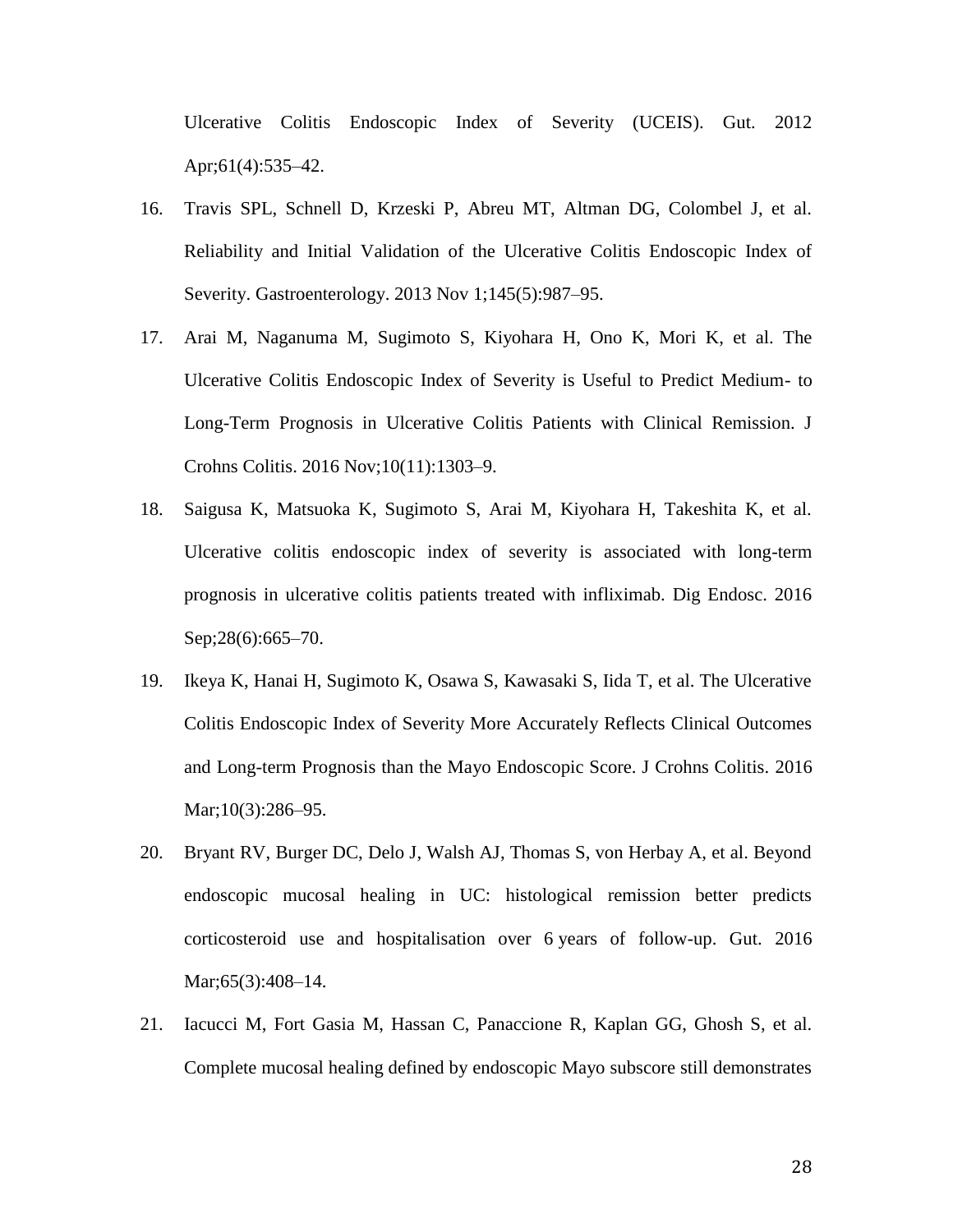abnormalities by novel high definition colonoscopy and refined histological gradings. Endoscopy. 2015 Aug;47(8):726–34.

- 22. Iacucci M, Daperno M, Lazarev M, Arsenascu R, Tontini GE, Akinola O, et al. Development and reliability of the new endoscopic virtual chromoendoscopy score: the PICaSSO (Paddington International Virtual ChromoendoScopy ScOre) in ulcerative colitis. Gastrointest Endosc [Internet]. 2017; Available from: http://www.sciencedirect.com/science/article/pii/S001651071730192X
- 23. Hefti MM, Chessin DB, Harpaz N, Steinhagen RM, Ullman TA. Severity of Inflammation as a Predictor of Colectomy in Patients With Chronic Ulcerative Colitis. Dis Colon Rectum. 2009 Feb;52(2):193–7.
- 24. Oremus M, Oremus C, Hall GBC, McKinnon MC, & amp ECT, Team CSR. Interrater and test–retest reliability of quality assessments by novice student raters using the Jadad and Newcastle–Ottawa Scales. BMJ Open. 2012 Jan 1;2(4):e001368.
- 25. Gasia MF, Ghosh S, Panaccione R, Ferraz JG, Kaplan GG, Leung Y, et al. Targeted Biopsies Identify Larger Proportions of Patients With Colonic Neoplasia Undergoing High-Definition Colonoscopy, Dye Chromoendoscopy, or Electronic Virtual Chromoendoscopy. Clin Gastroenterol Hepatol Off Clin Pract J Am Gastroenterol Assoc. 2016 May;14(5):704–712.e4.
- 26. Gupta N, Brill JV, Canto M, DeMarco D, Fennerty BM, Laine L, et al. AGA White Paper: Training and Implementation of Endoscopic Image Enhancement Technologies. Clin Gastroenterol Hepatol. 2017 Jun;15(6):820–6.
- 27. Rastogi A, Rao DS, Gupta N, Grisolano SW, Buckles DC, Sidorenko E, et al. Impact of a computer-based teaching module on characterization of diminutive colon polyps by using narrow-band imaging by non-experts in academic and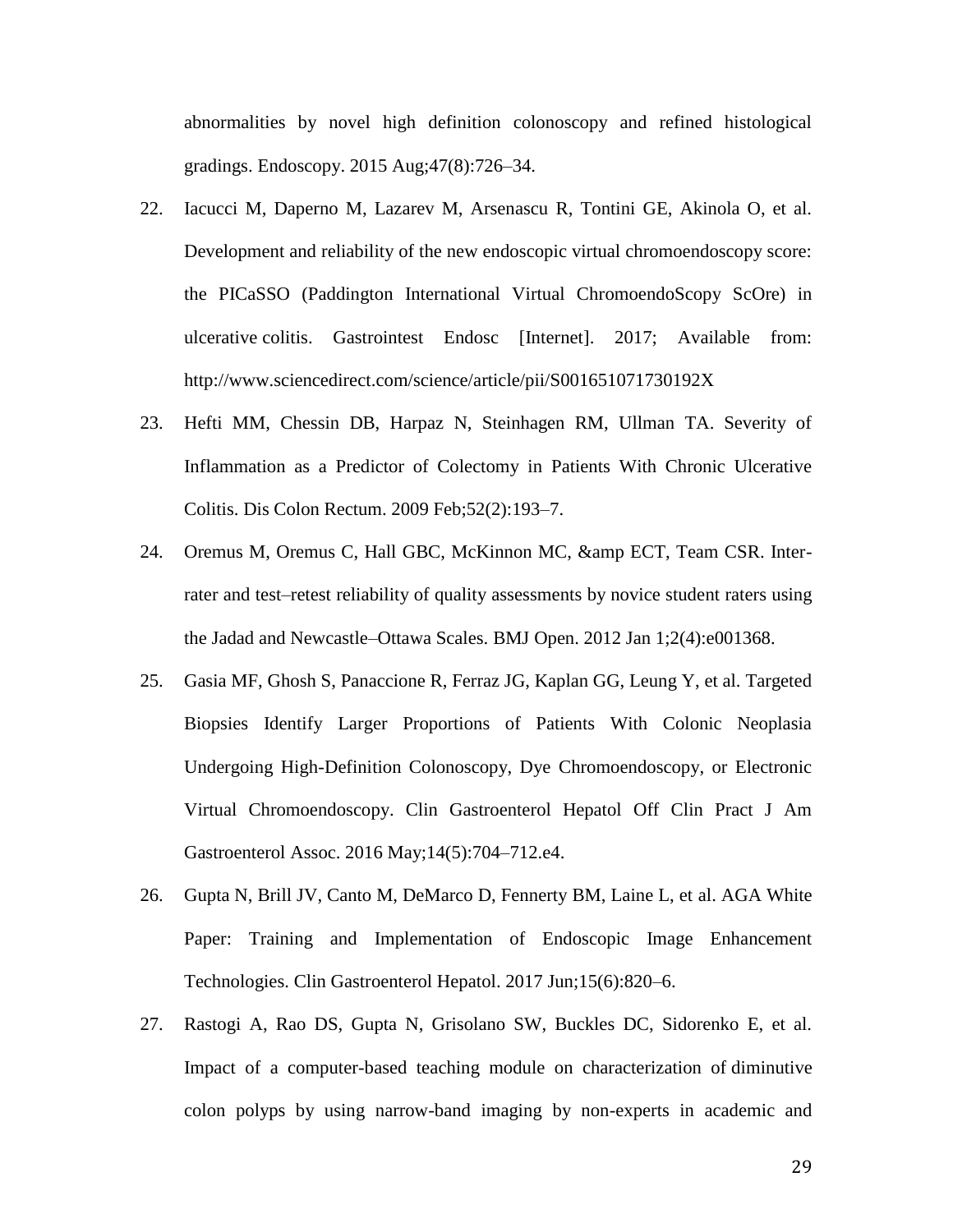community practice: a video-based study. Gastrointest Endosc. 2014 Mar 1;79(3):390–8.

- 28. Ignjatovic A, Thomas-Gibson S, East JE, Haycock A, Bassett P, Bhandari P, et al. Development and validation of a training module on the use of narrow-band imaging in differentiation of small adenomas from hyperplastic colorectal polyps. Gastrointest Endosc. 2011 Jan;73(1):128–33.
- 29. Raghavendra M, Hewett DG, Rex DK. Differentiating adenomas from hyperplastic colorectal polyps: narrow-band imaging can be learned in 20 minutes. Gastrointest Endosc. 2010 Sep;72(3):572–6.
- 30. Patel SG, Schoenfeld P, Kim HM, Ward EK, Bansal A, Kim Y, et al. Real-Time Characterization of Diminutive Colorectal Polyp Histology Using Narrow-Band Imaging: Implications for the Resect and Discard Strategy. Gastroenterology. 2016 Feb;150(2):406–18.
- 31. Hayashi S, Kudo S, Ogata N, Ohtsuka K, Wakamura K, Maeda Y, et al. Narrow-Band Imaging Efficiency for Evaluation of Mucosal Healing/ Relapse of Ulcerative colitis. Gastrointest Endosc. 2016 May 1;83(5):AB154.
- 32. Osada T, Ohkusa T, Yokoyama T, Shibuya T, Sakamoto N, Beppu K, et al. Comparison of several activity indices for the evaluation of endoscopic activity in UC: inter- and intraobserver consistency. Inflamm Bowel Dis. 2010 Feb;16(2):192– 7.
- 33. Feagan BG, Sandborn WJ, D'Haens G, Pola S, McDonald JWD, Rutgeerts P, et al. The role of centralized reading of endoscopy in a randomized controlled trial of mesalamine for ulcerative colitis. Gastroenterology. 2013 Jul;145(1):149–157.e2.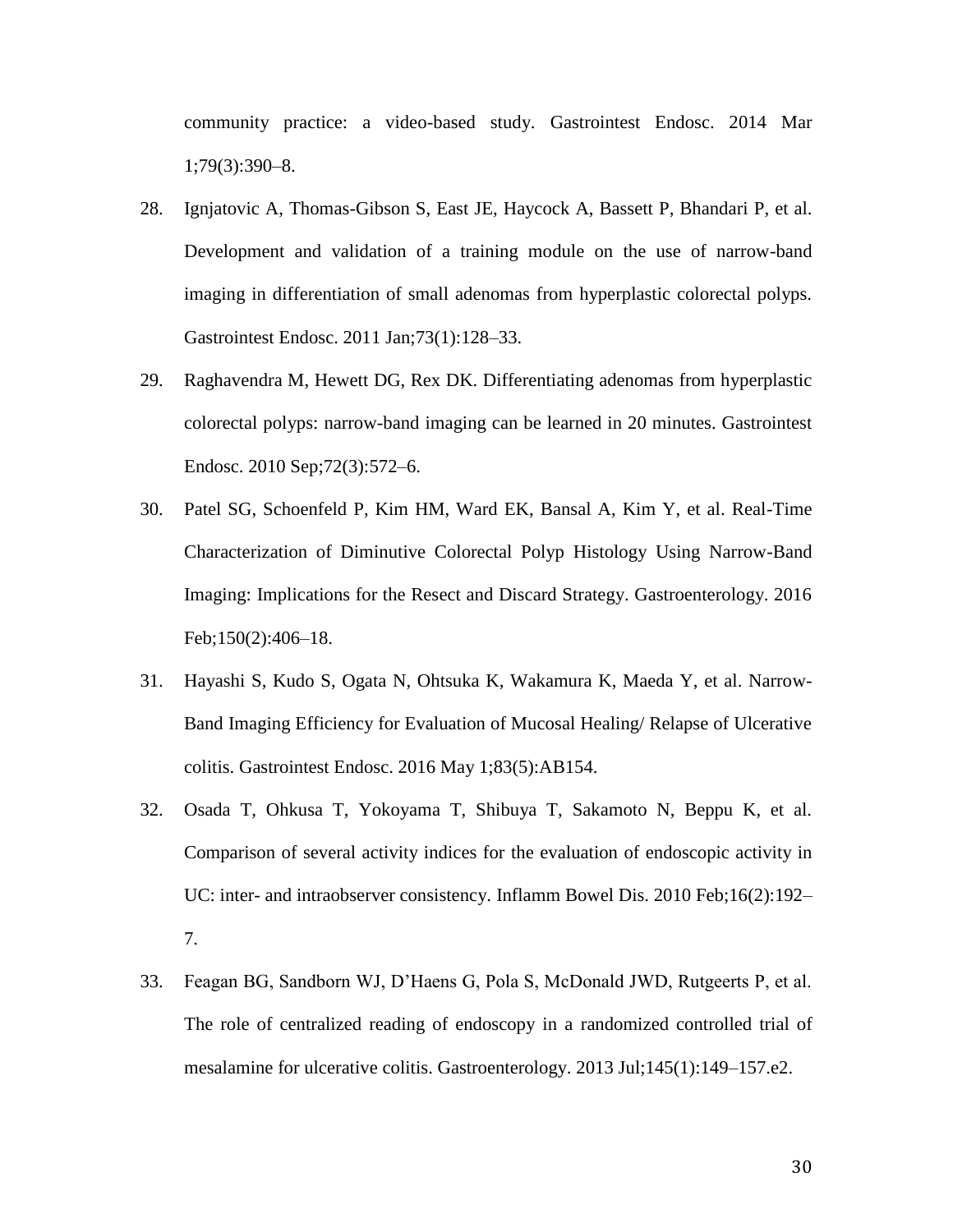34. Mandrekar JN. Measures of Interrater Agreement. J Thorac Oncol. 2011 Jan  $1;6(1):6-7.$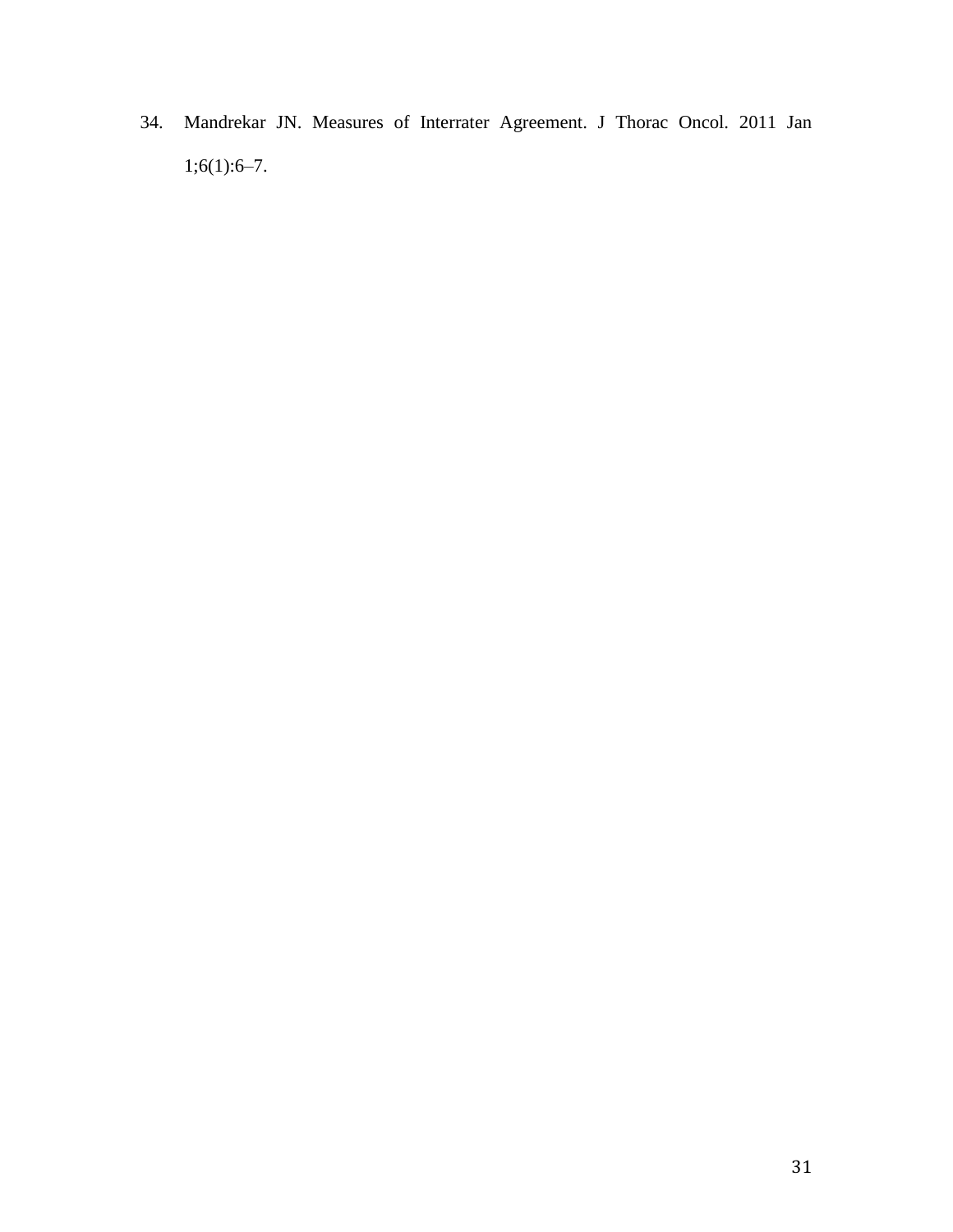| <b>Mucosal architecture</b>                           | Vascular architecture                                    |
|-------------------------------------------------------|----------------------------------------------------------|
|                                                       |                                                          |
| A) PICaSSO (full version)                             |                                                          |
| 0. No mucosal defect                                  | 0. Vessels without dilatation                            |
| A) Continuous / regular crypt architecture            | A) Roundish; following crypt architecture                |
| B) Crypts not visible (scar)                          | B) Vessels not visible (scar)                            |
| C) Discontinuous and/or dilated/elongated crypts      | C) Sparse (deep) vessels without dilatation              |
| I. Micro-erosions or crypt abscess                    | I. Vessels with dilatation                               |
| 1) discrete                                           | A) Roundish with dilatation                              |
| 2) patchy                                             | B) Crowded or tortuous superficial vessels with          |
| 3) diffuse                                            | dilatation                                               |
| II. Erosions (size <5mm in diameter)                  | <b>II.</b> Intramucosal bleeding                         |
| 1) discrete                                           | A) With round, dilated vessels                           |
| 2) patchy                                             | B) With crowded or tortuous superficial vessels that are |
| 3) diffuse                                            | dilated                                                  |
| III. Ulceration (size >5mm in diameter)               | <b>III.</b> Intraluminal bleeding                        |
| 1) discrete                                           | A) With round, dilated vessels                           |
| 2) patchy                                             | B) With crowded or tortuous superficial vessels that are |
| 3) diffuse                                            | dilated                                                  |
| B) PICaSSO-Ab. (abbreviated version)                  |                                                          |
| 0. No mucosal defect                                  | 0. Vessels without dilatation                            |
| Any from:                                             | Any from:                                                |
| - Continuous / regular crypt architecture             | - Roundish; following crypt architecture                 |
| - Crypts not visible (scar)                           | - Vessels not visible (scar)                             |
| - Discontinuous and/or dilated/elongated crypts       | - Sparse (deep) vessels without dilatation               |
| I. Micro-erosions or crypt abscess                    | <i>I. Vessels with dilatation</i>                        |
| - Any pattern of discrete/patchy/diffuse involvement: | - Vessels that are either roundish and dilated; or       |
|                                                       | crowded and tortuous with dilatation                     |
| II. Erosions (size <5mm in diameter)                  | <b>II.</b> Intramucosal bleeding                         |
| III. Ulceration (size > 5mm in diameter)              | <b>III.</b> Intraluminal bleeding                        |

#### **Table 1: Components of the PICaSSO EVC score in ulcerative colitis (full and abbreviated)**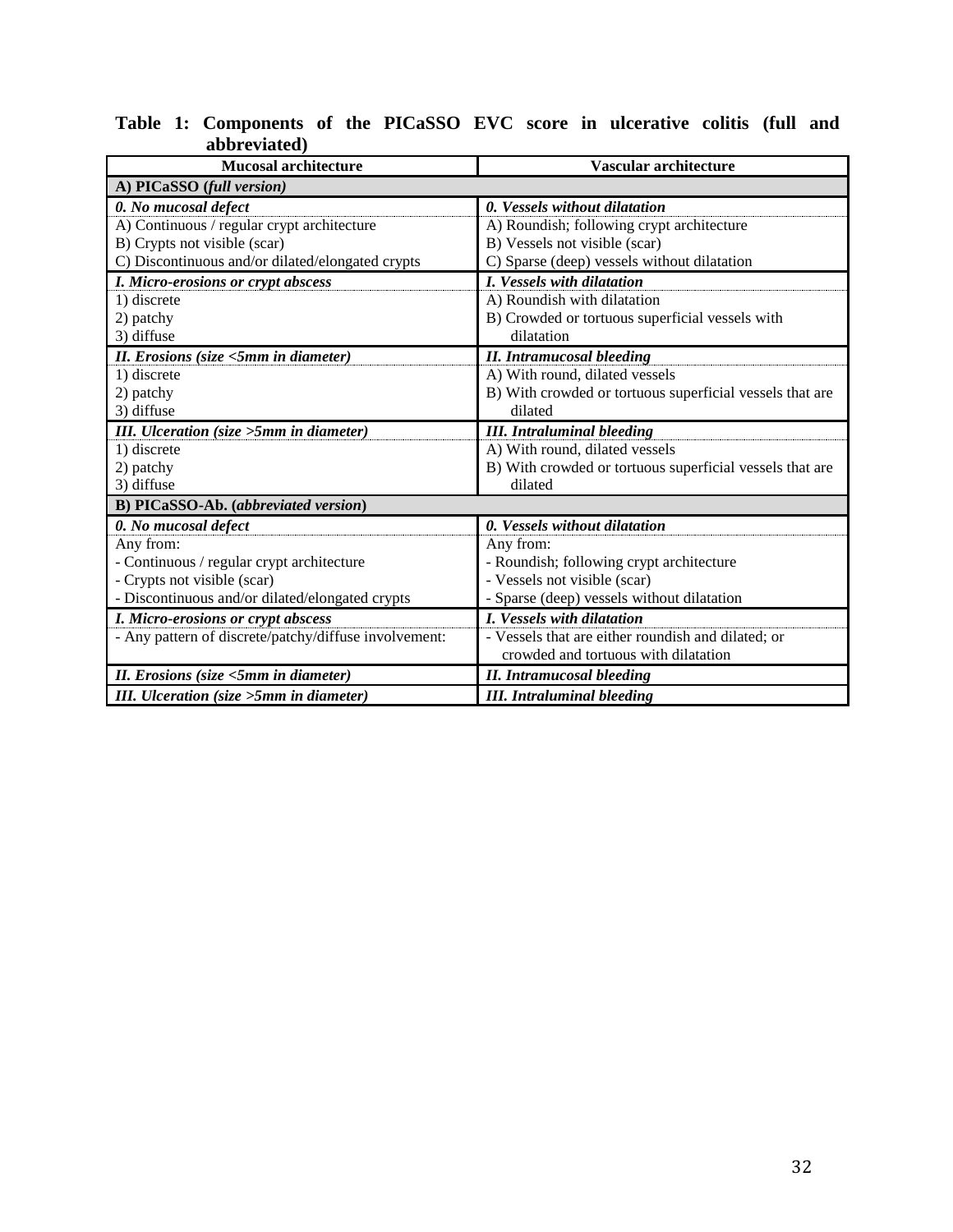|                                            | <b>Pre-training</b>    | Post-training          |
|--------------------------------------------|------------------------|------------------------|
|                                            | <b>ICC (95% CI)</b>    | <b>ICC (95% CI)</b>    |
| <b>Mayo score</b>                          | $0.775(0.678-0.864)$   | $0.818(0.731-0.894)$   |
| <b>UCEIS Total score</b>                   | $0.786(0.692 - 0.872)$ | $0.833(0.753 - 0.903)$ |
| - UCEIS vascular pattern                   | $0.429(0.306 - 0.588)$ | $0.417(0.295 - 0.577)$ |
| - UCEIS bleeding pattern                   | $0.689(0.574 - 0.804)$ | $0.726(0.617-0.831)$   |
| - UCEIS erosion / ulcer pattern            | $0.770(0.672 - 0.861)$ | $0.810(0.723 - 0.887)$ |
| <b>PICaSSO</b> mucosal component           | $0.754(0.651 - 0.850)$ | $0.848(0.773-0.913)$   |
| PICaSSO-Ab. mucosal (abbreviated version)  | $0.754(0.651-0.851)$   | $0.826(0.743-0.899)$   |
| PICaSSO vascular component                 | $0.657(0.536 - 0.781)$ | $0.739(0.631 - 0.842)$ |
| PICaSSO-Ab. vascular (abbreviated version) | $0.622(0.498 - 0.754)$ | $0.746(0.640 - 0.847)$ |

**Table 2: Intraclass correlation coefficients (ICC) pre- and post-training modules (Round 1)**

ICCs are from a two-way random model with absolute agreement, and are for single measures ( $n = 15$  participants). All values are significant at a  $p < 0.001$ .

Abbreviations: CI, confidence interval; EVC, endoscopic virtual chromoendoscopy score; ICC, intraclass correlation coefficient; UCEIS, ulcerative colitis endoscopic index of disease severity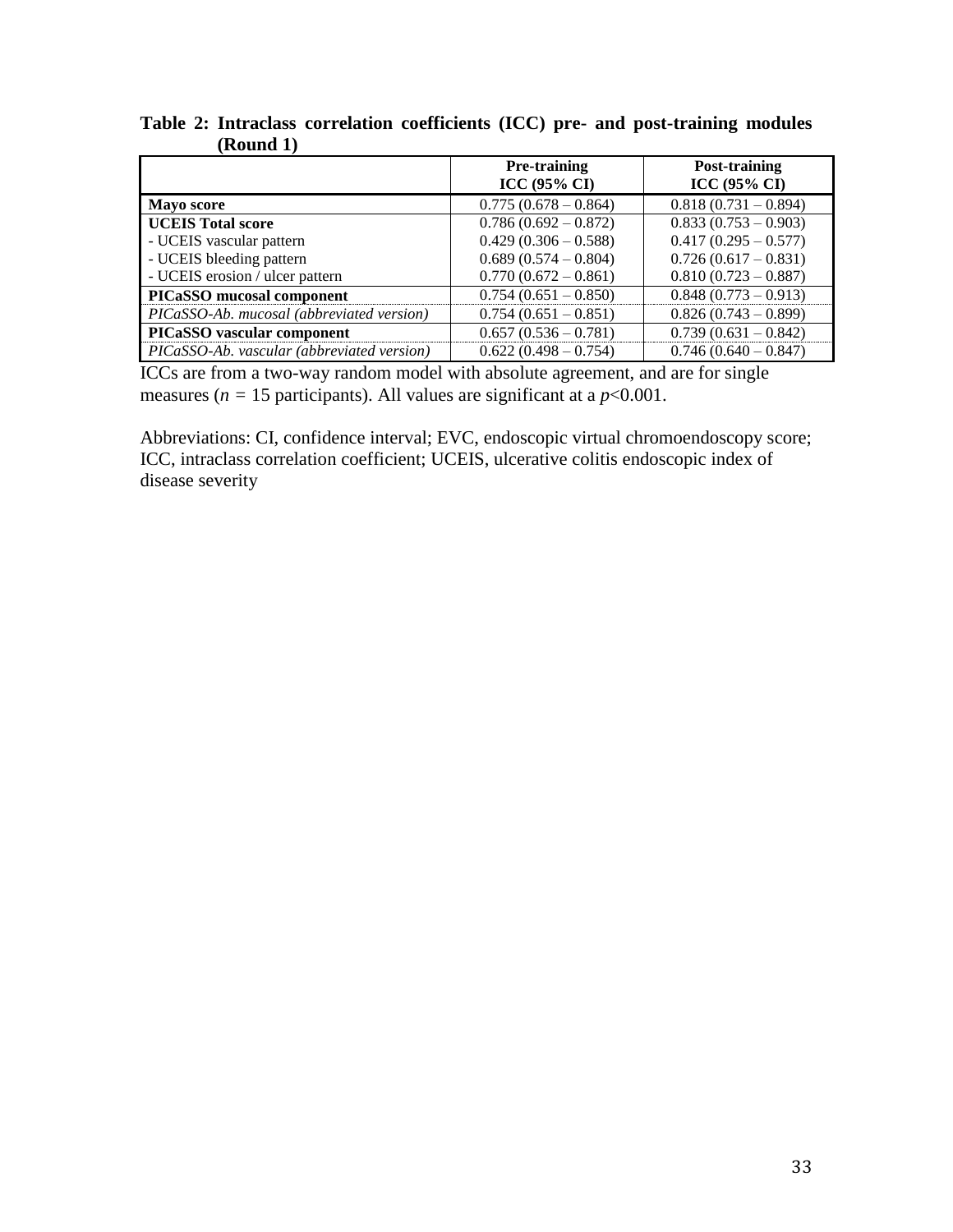|                                            | Round 1 post-training<br>ICC (95% CI) | Round 2<br><b>ICC (95% CI)</b> |
|--------------------------------------------|---------------------------------------|--------------------------------|
| <b>Mayo score</b>                          | $0.835(0.745-0.906)$                  | $0.881(0.823-0.926)$           |
| <b>UCEIS Total score</b>                   | $0.844(0.763-0.911)$                  | $0.881(0.827-0.925)$           |
| - UCEIS vascular pattern                   | $0.488(0.349 - 0.650)$                | $0.602(0.487 - 0.722)$         |
| - UCEIS bleeding pattern                   | $0.737(0.623 - 0.841)$                | $0.789(0.704 - 0.863)$         |
| - UCEIS erosion / ulcer pattern            | $0.825(0.739 - 0.898)$                | $0.869(0.812 - 0.917)$         |
| PICaSSO mucosal component                  | $0.873(0.805 - 0.929)$                | $0.869(0.812-0.917)$           |
| PICaSSO-Ab. mucosal (abbreviated version)  | $0.852(0.774-0.916)$                  | $0.854(0.792-0.907)$           |
| PICaSSO vascular component                 | $0.715(0.597 - 0.826)$                | $0.783(0.695 - 0.860)$         |
| PICaSSO-Ab. vascular (abbreviated version) | $0.736(0.622 - 0.840)$                | $0.772(0.682 - 0.851)$         |

**Table 3: Intraclass correlation coefficients (ICC) for the participants attending Round 1 and Round 2\***

\*Nine / 15 participants attended on both round 1 (30 videos) and round 2 (42 videos).

ICCs are from a two-way random model with absolute agreement, and are for single measures. All values are significant at  $a$   $p<0.001$ .

Abbreviations: CI, confidence interval; EVC, endoscopic virtual chromoendoscopy score; ICC, intraclass correlation coefficient; UCEIS, ulcerative colitis endoscopic index of disease severity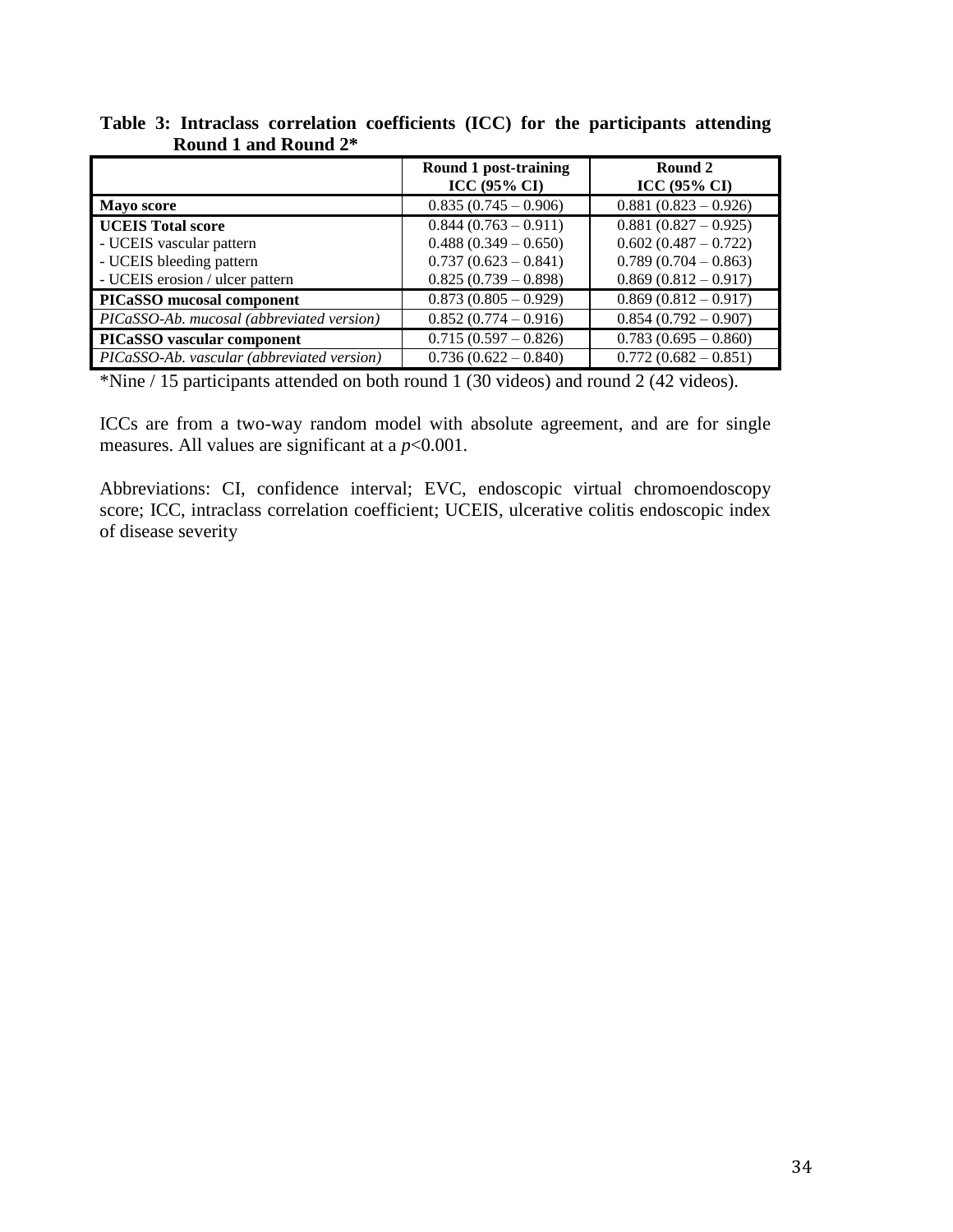### **Figure 1: Study overview**

Flow chart of study design, illustrating construction and delivery of the training module, and subsequent assessment of reliability and performance accuracy. Histological strata are according to the New York Mt. Sinai System proposed by Hefti *et al.*<sup>23</sup>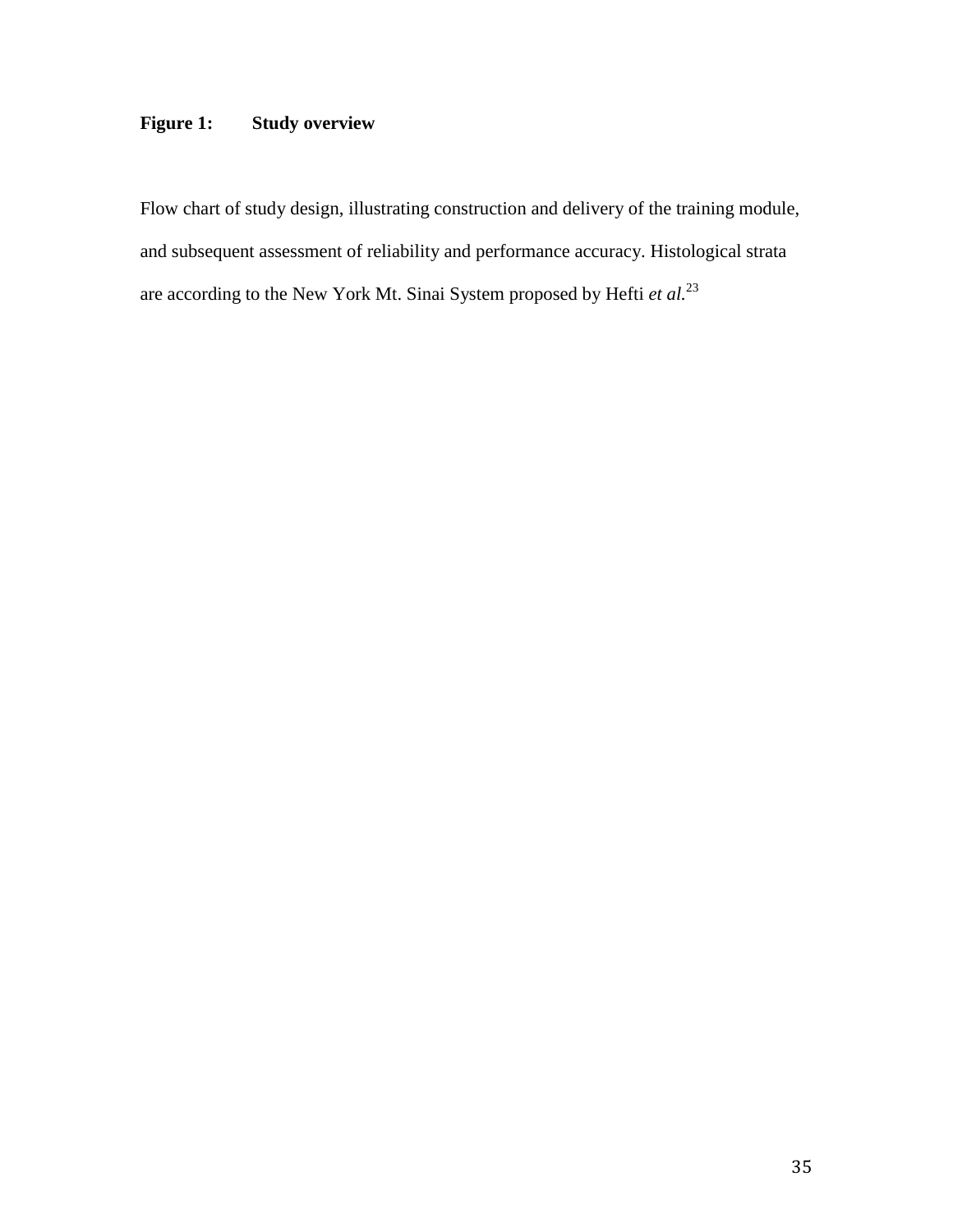**Figure 2: Representative photos of PICaSSO mucosal and vascular endoscopic findings captured by electronic virtual chromoendoscopyin different grade of inflammation**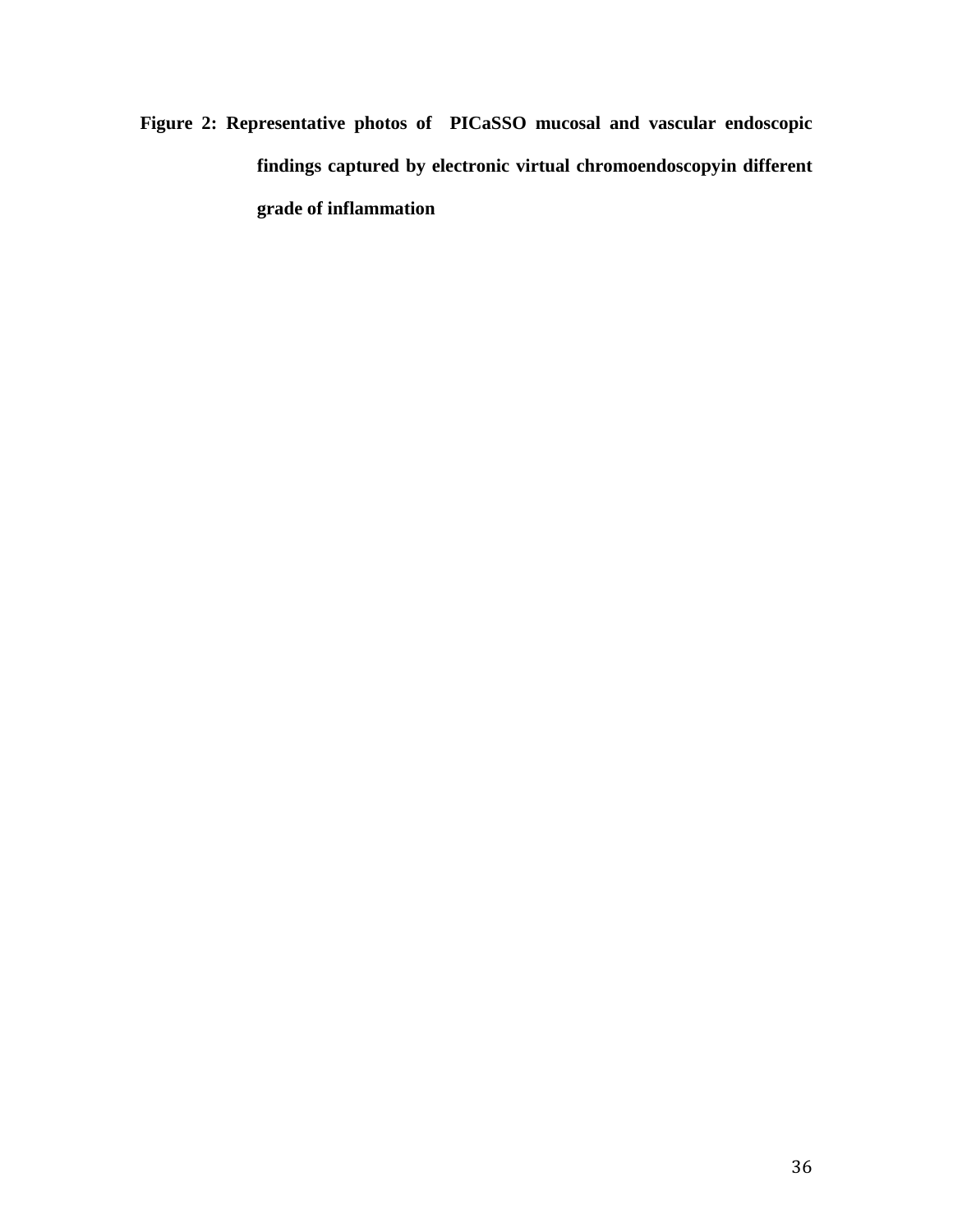#### **Figure 3: Correlation between the EVC score and histology in ulcerative colitis**

Graphical representation of score distribution for PICaSSO according to histological severity of disease. Results are shown for [A] the mucosal component and [B] vascular components of the EVC score. Each point represents the average score per video over the 15 participants (post-training). *N* numbers characterise the number of videos tested in each histological category in the post-training module. Histological strata are presented according to the New York Mount Sinai scoring system.<sup>23</sup>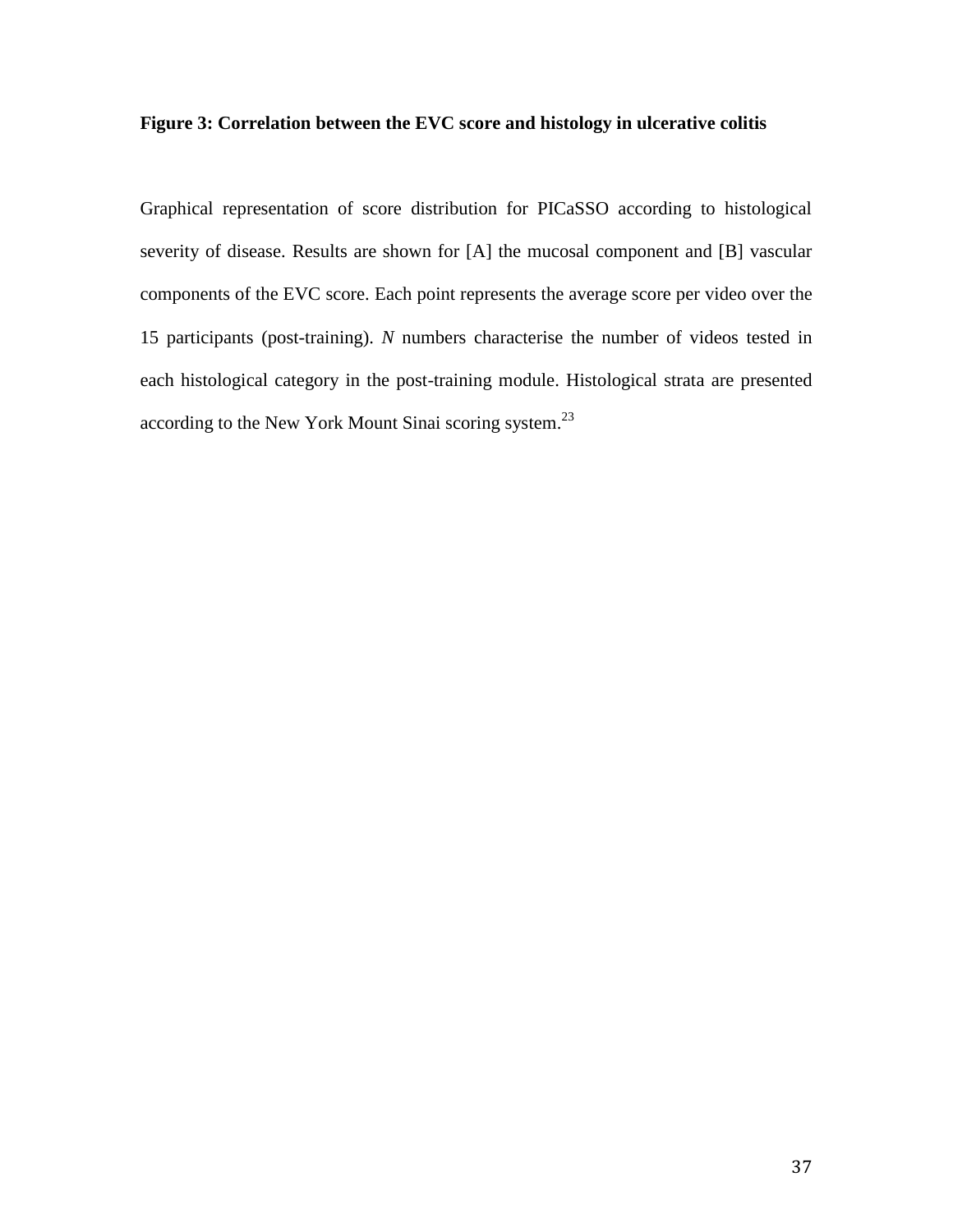#### **Figure 4: Inter-rater reliability across histological strata**

Inter-rater reliability for each score across individual histological strata measured on day one (post-training) are presented as percentage agreement for every possible combination of raters (15 participants; *n =*105 possible pairings).

\* Data for abbreviated PICaSSO system (PICaSSO-Ab.) is shown NYMSS, New York Mt. Sinai System; UCEIS, ulcerative colitis endoscopic index of severity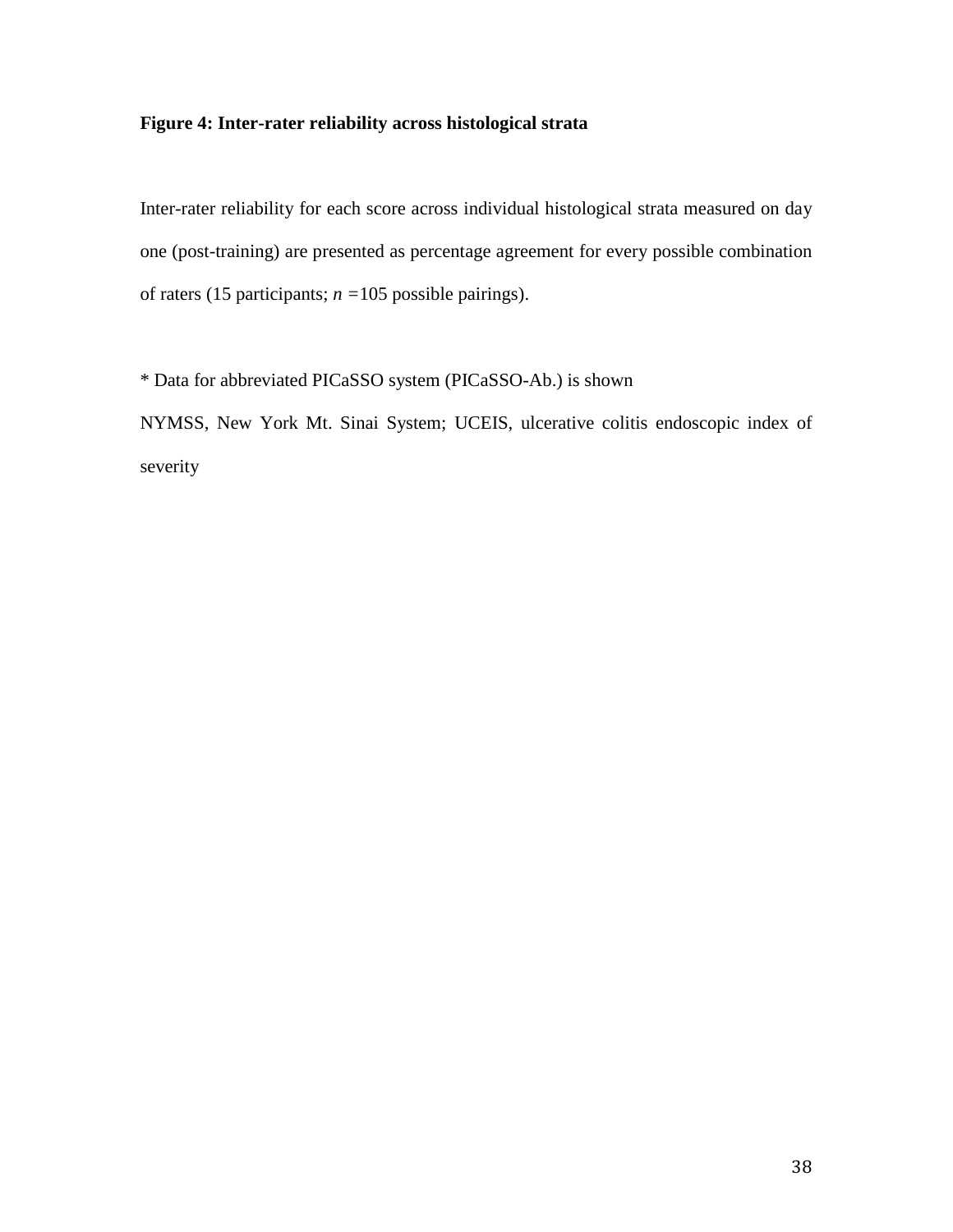#### **Figure 5: Discriminating between quiescent vs. mild histological disease**

ROC curves indicating the diagnostic accuracy of each individual endoscopic scoring system in predicting quiescent histological disease activity vs. mild/moderate/severe disease collectively (total  $n = 450$  individual rater responses; 15 participants and 30 videos in the post-training module) [**A];** and discriminated against mild histological disease only (total  $n = 255$  individual rater responses; 15 participants and 17 videos in the post-training module).

The post-training module consisted of videos capturing quiescent (*n =* 10), mild (*n =* 7), moderate  $(n = 6)$  and severe  $(n = 7)$  histological disease. Single asterisk denotes statistical significance in ROC curve analysis with a p value of <0.001. AUROC, area under the ROC curve; CI, confidence interval; PICaSSO, Paddington International virtual ChromoendoScopy ScOre; ROC, receiver operator characteristic; UCEIS, ulcerative colitis index of disease severity.

Figure 6. Representative photos of different grade of inflammation captured using HD and NBI

Figure 7. Representative photo of different grade of inflammation captured using HD and BLI ( Courtesy of A.Repici and F.Furfaro Humanitas University, Milan, Italy)

Figure 8. Representative photos of different grade of inflammation captured using HD and iSCAN OE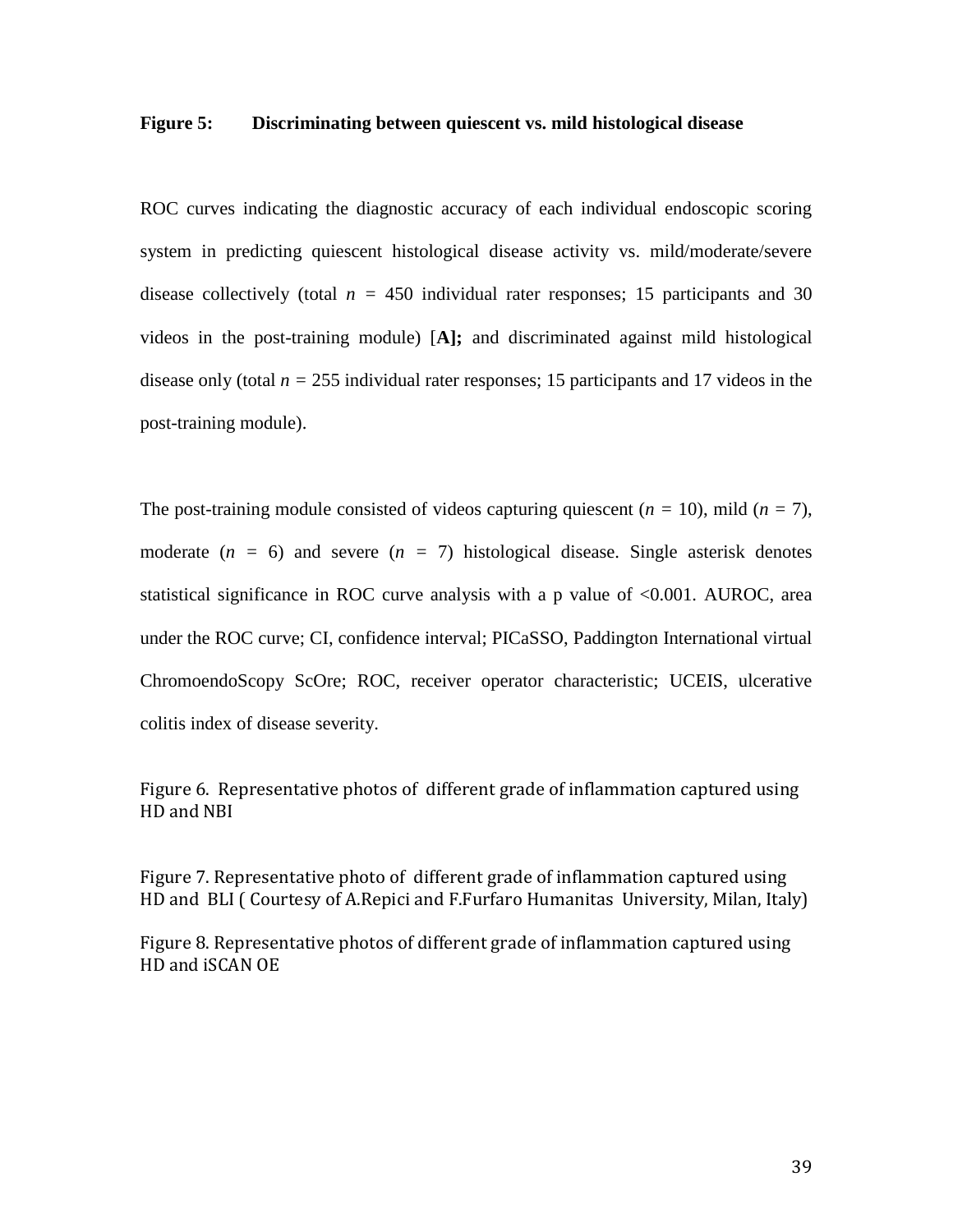| $\mathbf{C}^{\prime}$             | Histological strata |       |       |       | <b>Overall</b> |
|-----------------------------------|---------------------|-------|-------|-------|----------------|
|                                   | 0                   |       |       | 3     | agreement      |
| <b>Mayo score</b>                 | 56.1%               | 52.8% | 51.9% | 77.0% | 59.4%          |
| <b>UCEIS</b> total score          | 44.0%               | 31.2% | 25.9% | 35.5% | 35.4%          |
| - UCEIS vascular pattern          | 47.2%               | 48.8% | 46.7% | 58.1% | 50.0%          |
| - UCEIS bleeding pattern          | 93.9%               | 57.8% | 36.3% | 54.1% | 64.7%          |
| - UCEIS erosion/ulcer pattern     | 86.4%               | 76.7% | 52.5% | 52.8% | 69.5%          |
| PICaSSO mucosal (full)            | 39.6%               | 27.3% | 22.5% | 51.6% | 36.1%          |
| PICaSSO-Ab. mucosal (abbreviated  |                     |       |       |       |                |
| <i>version</i> )                  | 86.3%               | 79.2% | 60.3% | 83.1% | 78.7%          |
| PICaSSO vascular (full)           | 24.7%               | 22.6% | 24.0% | 49.1% | 29.7%          |
| PICaSSO-Ab. vascular (abbreviated |                     |       |       |       |                |
| <i>version</i> )                  | 58.1%               | 42.7% | 42.5% | 67.3% | 53.5%          |

**Supplementary Table 1: Percentage rater agreement across histological strata (posttraining; round 1)**

Percentage (%) agreement across each histological strata determine by evaluating every possible rate combination (*n =* 15 raters; 105 possible rater combinations).  $*$ Histological strata according to the New York Mt. Sinai scoring system.<sup>23</sup>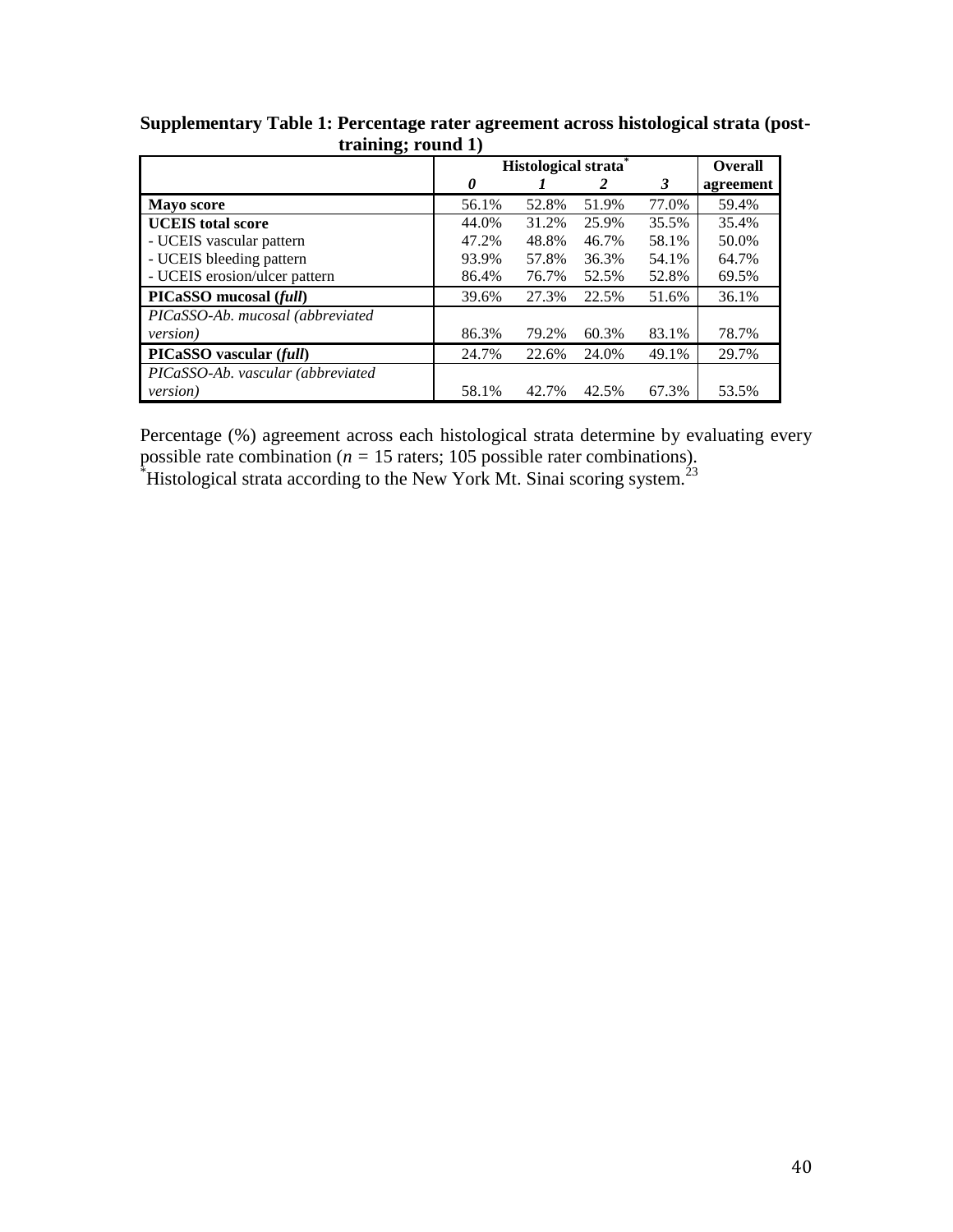|                                     |       | Histological strata |       |       |           |  |
|-------------------------------------|-------|---------------------|-------|-------|-----------|--|
|                                     | 0     |                     |       | 3     | agreement |  |
| Mayo score                          | 51.9% | 47.6%               | 56.5% | 86.5% | 59.9%     |  |
| <b>UCEIS</b> total score            | 38.6% | 28.6%               | 25.9% | 45.2% | 35.3%     |  |
| - UCEIS vascular pattern            | 42.8% | 49.2%               | 48.6% | 69.8% | 51.8%     |  |
| - UCEIS bleeding pattern            | 90.6% | 54.8%               | 38.9% | 60.7% | 64.9%     |  |
| - UCEIS erosion/ulcer pattern       | 85.6% | 77.8%               | 52.3% | 57.5% | 70.6%     |  |
| PICaSSO vascular; full              | 24.4% | 24.6%               | 22.7% | 52.0% | 30.6%     |  |
| PICaSSO vascular; abbreviated       | 54.2% | 36.5%               | 43.1% | 70.6% | 51.7%     |  |
| PICaSSO mucosal; full               | 43.3% | 28.6%               | 24.5% | 57.8% | 39.4%     |  |
| PICaSSO mucosal; <i>abbreviated</i> | 82.2% | 81.7%               | 62.0% | 88.5% | 79.5%     |  |

**Supplementary Table 2A: Percentage rater agreement across histological strata (post-training; round 1)**

Percentage (%) agreement across each histological strata determine by evaluating every possible rate combination ( $n = 9/15$  raters who participated in both round 1 and round 2; 36 possible rater combinations).

\*Histological strata according to the New York Mt. Sinai scoring system.<sup>23</sup>

| Supplementary Table 2B: Percentage rater agreement across histological strata |  |           |  |  |  |
|-------------------------------------------------------------------------------|--|-----------|--|--|--|
|                                                                               |  | (round 2) |  |  |  |

|                                            | Histological strata |       |       |       | <b>Overall</b> |
|--------------------------------------------|---------------------|-------|-------|-------|----------------|
|                                            | 0                   |       | 2     | 3     | agreement      |
| <b>Mayo score</b>                          | 70.0%               | 55.2% | 53.2% | 83.8% | 69.0%          |
| <b>UCEIS</b> total score                   | 53.0%               | 33.0% | 37.0% | 34.6% | 41.2%          |
| - UCEIS vascular pattern                   | 59.6%               | 59.4% | 59.3% | 73.9% | 64.0%          |
| - UCEIS bleeding pattern                   | 94.4%               | 53.5% | 64.4% | 47.9% | 67.9%          |
| - UCEIS erosion/ulcer pattern              | 89.8%               | 61.1% | 55.6% | 63.0% | 71.2%          |
| PICaSSO vascular; full                     | 29.6%               | 31.9% | 20.4% | 39.7% | 31.9%          |
| PICaSSO-Ab. vascular (abbreviated version) | 67.0%               | 40.6% | 45.8% | 60.5% | 56.9%          |
| PICaSSO mucosal; full                      | 42.0%               | 21.2% | 17.1% | 54.9% | 38.5%          |
| PICaSSO-Ab. mucosal (abbreviated version)  | 89.8%               | 63.2% | 68.1% | 82.1% | 79.2%          |

Percentage (%) agreement across each histological strata determine by evaluating every possible rate combination ( $n = 9/15$  raters who participated in both round 1 and round 2; 36 possible rater combinations).

 $*$ Histological strata according to the New York Mt. Sinai scoring system.<sup>23</sup>